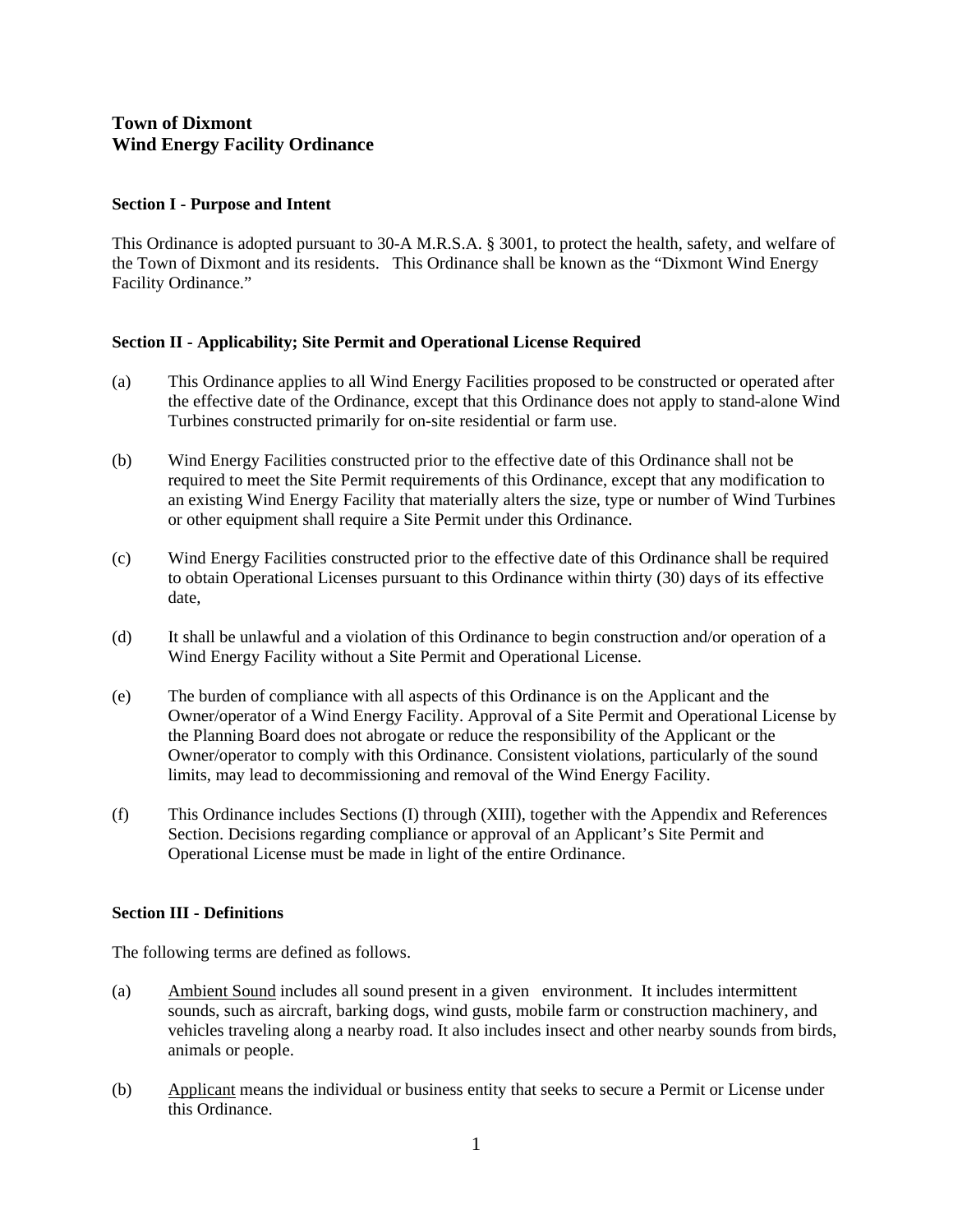- (c) A-Weighted Sound Level (dBA) is one measure of the overall sound level. This measure is designed to reflect the response of the human ear, which does not respond equally to all frequencies. Lower frequency sounds are given less weight than those in the mid-range of human perception. The resulting measure is said to be A-weighted and the units are dBA.
- (d) Background Sound  $(L_{90})$  is defined over a continuous ten minute period to be the average sound level during the quietest one continuous minute of the ten minutes.  $L_{90}$  may be measured relative to A-weighting or C-weighting, in which case it may be denoted  $L_{90}A$  or  $L_{90}C$ . It refers to sound that is normally present at least 90% of the time, and excludes any sound generated by a WEF. It also excludes intermittent sounds from flora, fauna, wind and human activity. Background sound levels vary during different times of the day and night. Because wind turbines operate continuously, the background sound levels of interest are those during quieter periods which are often the evening and night.
- (e) C-Weighted Sound Level (dBC) is similar to the A-weighted sound level (dBA), but it does not de-emphasize low frequencies to the extent that A-weighting does. For sounds with a significant low-frequency component, dBC is a more accurate measure of the energy of the sound waves than dBA.
- (f) Decibel (dB) refers to a dimensionless quantity which is proportional to the logarithm (base 10) of a ratio of two quantities that are proportional to the power, energy or intensity of sound. One of these quantities is a reference level relative to which all other levels are measured.
- (g) Essential Wildlife Habitat means areas identified by the Commissioner, Maine Department of Inland Fisheries and Wildlife, in accordance with the provisions of 12 M.R.S.A., Chapter 925, Subchapter 3, and any Department of Inland Fisheries and Wildlife rules implementing that Subchapter.
- (h) Frequency is the number of complete oscillations or cycles per unit of time. See Hertz, below.
- (i) Good Utility Practice means any of the practices, methods and acts with respect to the safe operation of a WEF engaged in or approved by a significant portion of the electric utility industry and, in particular, those portions of the industry with experience in the construction, operation and maintenance of wind turbines during the relevant time period; or any of the practices, methods and acts which, in the exercise of reasonable judgment in light of the facts known at the time the decision is made, could be expected to accomplish the desired result at a reasonable cost consistent with good business practices, reliability, safety and expedition. Good Utility Practice is not intended to be limited to the optimum practice, method or act to the exclusion of all others, but rather to be acceptable practices, methods or acts generally accepted in the region.
- (j) Height means the total distance measured from the grade of the property as it existed prior to the construction of the wind energy system, facility, tower, turbine, or related facility at the base to its highest point. In the case of a wind turbine, this includes the length of the blade at its highest possible point.
- (k) Hertz (Hz) is a unit of cycles per second. A process that repeats itself a given number of times in one second is said to occur at that many Hertz.
- (l) Measurement Point (MP) refers to a location where sound and/or vibration are measured.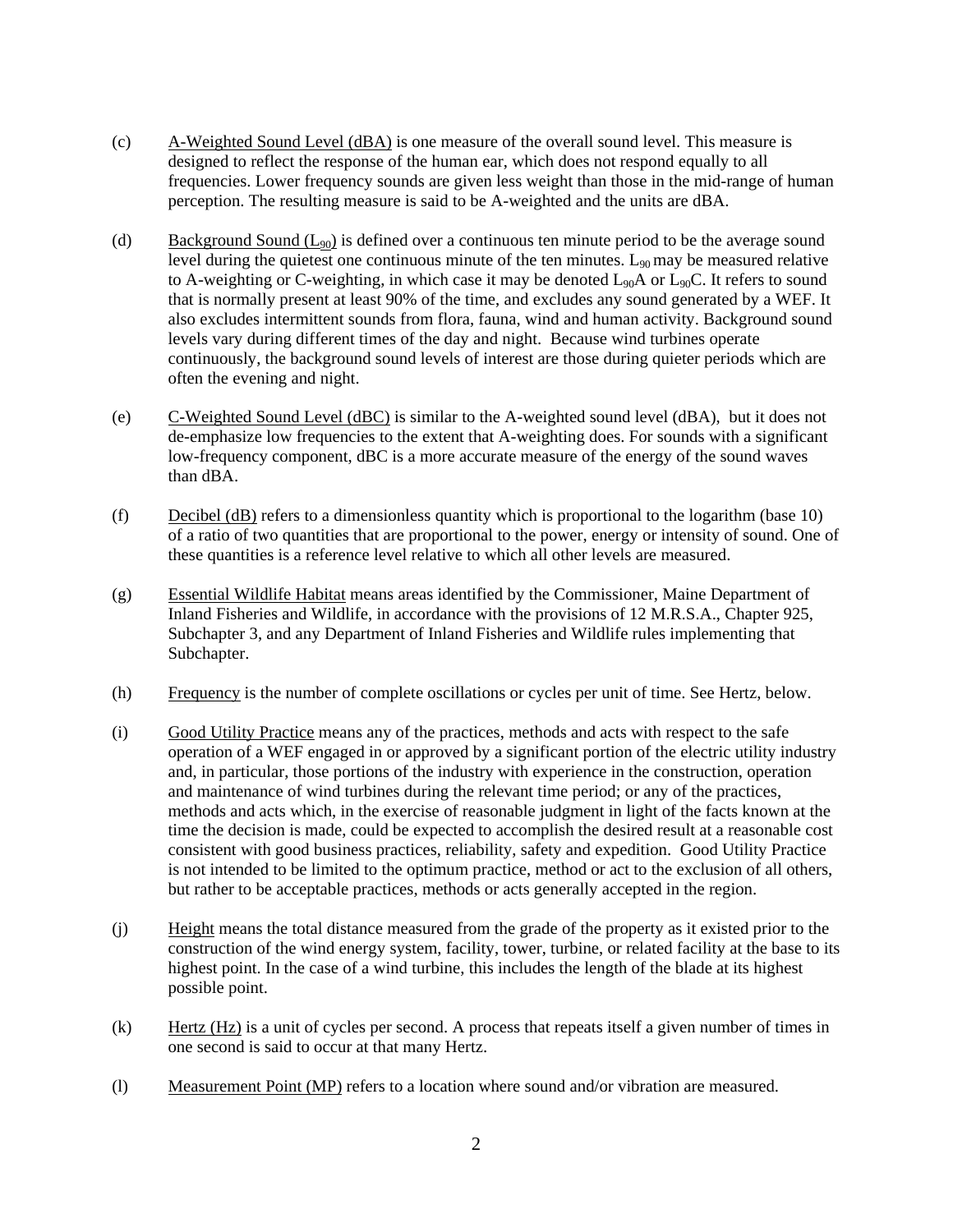- (m) Mitigation Waiver means a legally enforceable, written agreement between the Applicant and a Non-participating Landowner in which the landowner waives certain setback, noise or other protections afforded in the Ordinance. A Parcel in which the landowner has entered into such an agreement becomes a Participating Parcel. A complete copy of any such agreement must be provided to the Planning Board and recorded in the Penobscot County Registry of Deeds.
- (n) Noise means any sound produced by a WEF. Noise does need to be loud to constitute an interference with the health and well-being of residents.
- (o) Non-Participating Parcel means a parcel of real estate that is neither a Project Parcel nor a Participating Parcel.
- (p) Occupied Structure means a building in which people live, work or frequent.
- (q) Owner/operator means the person or entity with legal ownership of a WEF or WES, including successors and assigns, that has the authority and responsibility to operate the WEF on a day-today basis. An Owner/operator must have the legal authority to represent and bind.
- (r) Participating Parcel means a parcel of real estate that is not a Project Parcel, but is subject to a Mitigation Waiver. A complete copy of the Mitigation Waiver must be provided to the Planning Board, and filed with the Penobscot Country Registry of Deeds.
- (s) Project Boundary means the boundaries of the WEF as shown on the site plan submitted to and approved by the Planning Board in accordance with this Ordinance.
- (t) Project Parcel means any parcel(s) of real estate on which all or any part of a WEF will be constructed.
- (u) Property Line means the recognized and mapped property boundary line.
- (v) Public Way means any road capable of carrying motor vehicles, including, but not limited to, any state highway, municipal road, county road, unincorporated territory road or other road dedicated to the public.
- (w) Qualified Independent Acoustical Consultant. Qualifications for persons conducting baseline and other measurements and reviews related to the Application for a WEF or for enforcement actions against an operating WEF include, at a minimum, demonstration of competence in the specialty of community noise testing and Board Certified Membership in the Institute of Noise Control Engineers (INCE). Certifications such as Professional Engineer (P.E.) do not test for competence in acoustical principles and measurement and are thus not, without further qualification, appropriate for work under this Ordinance. The Independent Qualified Acoustical Consultant can have no direct or indirect financial or other relationship to an Applicant.
- (x) Scenic or Special Resource means a scenic resource of state or national significance, as defined in Title 35-A M.R.S.A. § 3451(9), any site registered in the National Registry of Historic Places, or a scenic or special resource of local significance identified as such in the Dixmont Comprehensive Plan, or listed on the Visual Resource Inventory of the Dixmont Comprehensive Plan.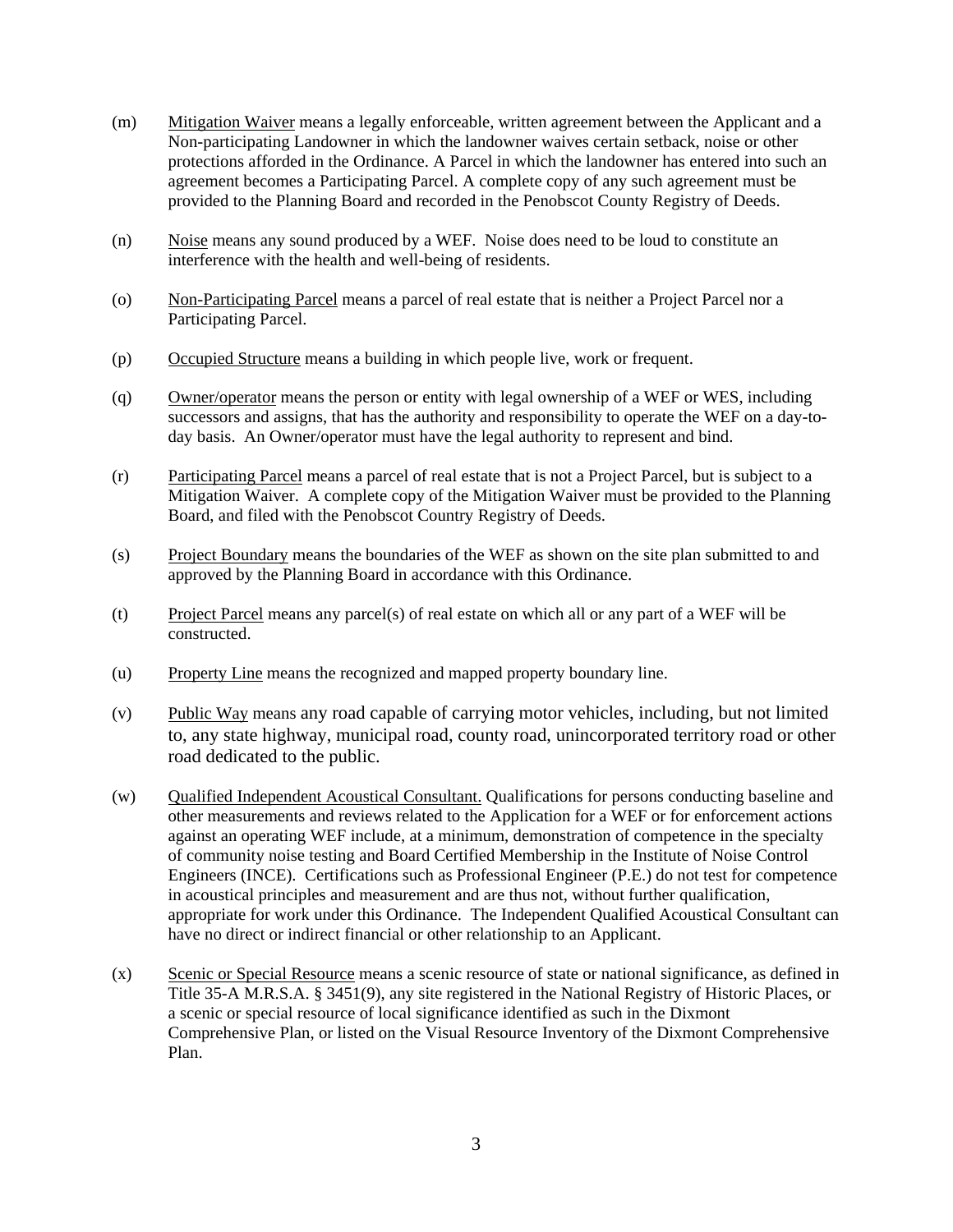- (y) Sensitive Receptor means places or structures intended for human habitation, whether inhabited or not, public parks, state and federal wildlife areas, the manicured areas of recreational establishments designed for public use, including but not limited to golf courses, camp grounds and other nonagricultural businesses. These areas are more likely to be sensitive to the exposure of the noise, vibration, shadow or flicker generated by a WEF. These areas include, but are not limited to: schools, daycare centers, elder care facilities, hospitals, places of seated assemblage, nonagricultural businesses and residences.
- (z) Sound. A fluctuation of air pressure which is propagated as a wave through air.
- (aa) Sound Level  $(L_{10})$  refers to the sound level exceeded 10% of the time. During any continuous ten minute period,  $L_{10}$  is defined to be the average sound level during the loudest one continuous minute of the ten minutes.  $L_{10}$  may be measured relative to A-weighting or C-weighting, in which case it may be denoted  $L_{10}A$  or  $L_{10}C$ .
- (bb) Sound Level  $(L_{90})$  refers to Background Sound (see above).
- (cc) Sound Level  $(L_{eq})$  is the frequency-weighted equivalent sound level. It is defined to be the steady sound level that contains the same amount of acoustical energy as the corresponding time-varying sound.  $L_{eq}$  may be measured relative to A-weighting or C-weighting, in which case it may be denoted  $L_{eq}A$  or  $L_{eq}C$ .
- (dd) Sound Level (pre/post). Each of the Sound Levels defined above,  $L_{90}$ ,  $L_{10}$  and  $L_{eq}$ , whether Aweighted or C-weighted, may be followed by "(pre)" or "(post)"'. Post-construction Sound Levels measured with all elements of the WEF turned on will be denoted with "(post)". During the application process, before the WEF has been constructed, "(post)" will be used to denote the preconstruction estimate of the post-construction Sound Level. Pre-construction Sound Levels, or Sound Levels measured with all elements of the WEF turned off will be denoted with "(pre)". See the Appendix, particularly Parts c(3)A, c5 and d.
- (ee) Wind Energy System (WES) means equipment that converts and then transfers energy from the wind into usable forms of energy on a large, industrial scale for commercial or utility purposes with sale off premises or onto the utility grid.
- (ff) Wind Energy Facility (WEF) means all of the land and equipment used by the Wind Energy System and its support facilities including the wind turbine, tower, access roads, control facilities, meteorological towers, maintenance and all power collection and transmission systems.
- (gg) Wind Energy Facility Operational License or WEF Operational License means a license to operate a Wind Energy System issued by the Planning Board in accordance with this Ordinance
- (hh) Wind Energy Facility Site Permit or WEF Site Permit means a Permit to construct a Wind Energy System issued by the Planning Board in accordance with this Ordinance.
- (ii) Wind Turbine or Turbine (WT) means a mechanical device which captures the energy of the wind and converts it into electricity. The primary components of a wind turbine are the blade assembly, electrical generator and tower.

### **Section IV - Site Permit Application Procedures**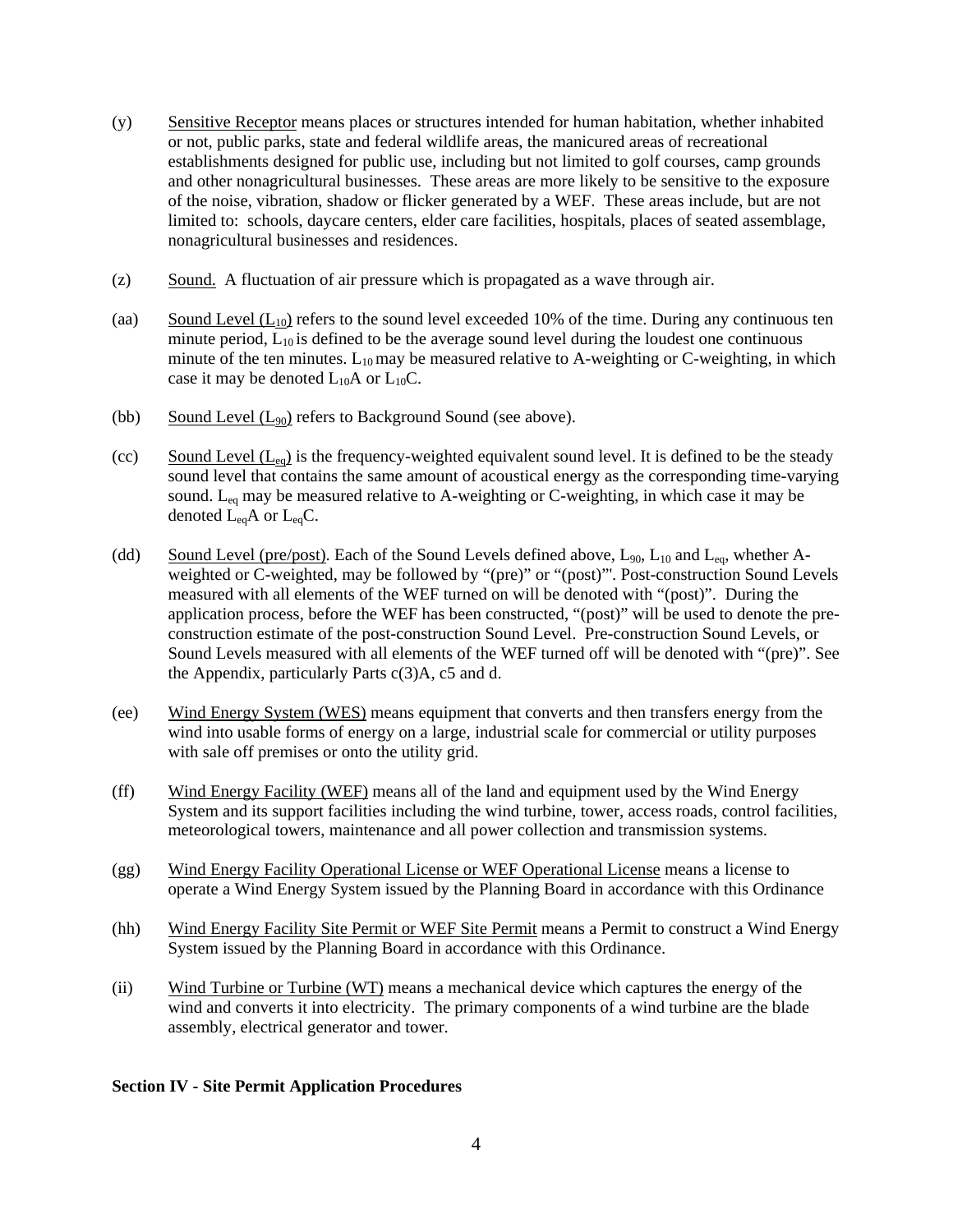- (a) Applications for a WEF Site Permit shall be submitted to the Planning Board. The application for a WEF Site Permit shall include all of the information, documents, plans, deposits and other items required to be submitted with an application under Section (V), a preliminary cost agreement and the fees specified in Section (VII), along with any costs outlined in the Appendix. At least eight copies of all written materials, including maps or drawings, shall be provided. Written materials shall be contained in a bound report.
- (b) The Planning Board shall, with assistance from such staff, consultants, committees or commissions as it deems appropriate, determine whether the Application is complete and contains all of the materials, information, agreements, deposits and payments required to be submitted with an Application under Sections (V), (VI), (VII), and the Appendix. If an Application is not complete, then the Applicant shall be so advised, and no further action shall be taken by the Planning Board until a complete Application is received.
- (c) After the Planning Board determines that an Application is complete, the Planning Board shall determine whether the Application meets all requirements of this Ordinance. In determining whether the Application meets the requirements of this Ordinance, the Planning Board may obtain assistance from such staff and consultants as it deems appropriate. The Planning Board shall process the Application as soon as reasonable and feasible, given the complexity of the Application, other business facing the Town, staff and other resources, questions that arise during the review process, and other matters affecting the time needed to complete the review process.
- (d) If an Application is complete and meets all requirements of this Ordinance, and the Applicant has paid all fees and costs pursuant to Sections  $(V)$  and  $(VII)$  and the Appendix, then the Planning Board shall approve a WEF Site Permit for the WEF. If an Application does not meet all requirements of this Ordinance or the Applicant has not paid all fees and costs, then the Planning Board may deny the Application or approve the Application with conditions that will assure compliance with this Ordinance. If an Application is approved with conditions, then a WEF Site Permit for the WEF shall be issued when all conditions of approval have been satisfied.
- (e) Any significant modification of the approved WEF, such as but not limited to, the number of WTs, tower height, tower locations, turbine design and specifications shall require the Applicant to obtain an amended Site Permit from the Planning Board, pursuant to this Ordinance. The application procedures and permit requirements and standards for amending a Site Permit are the same as for an initial application.
- (f) An Application for a WEF Site Permit shall include the following information and meet the following requirements. Items that are considered to be part of the Site Plan are followed by "(SP)" in the list below.
	- (1) The Applicant's name, address and phone number, and the name, address and phone number of the Owner/operator, if different.
	- (2) A narrative describing the proposed WEF, including an overview of the project, the project location, and the generating capacity and expected production of the WEF.
	- (3) Evidence of the Applicant's technical and financial ability to implement the project as proposed.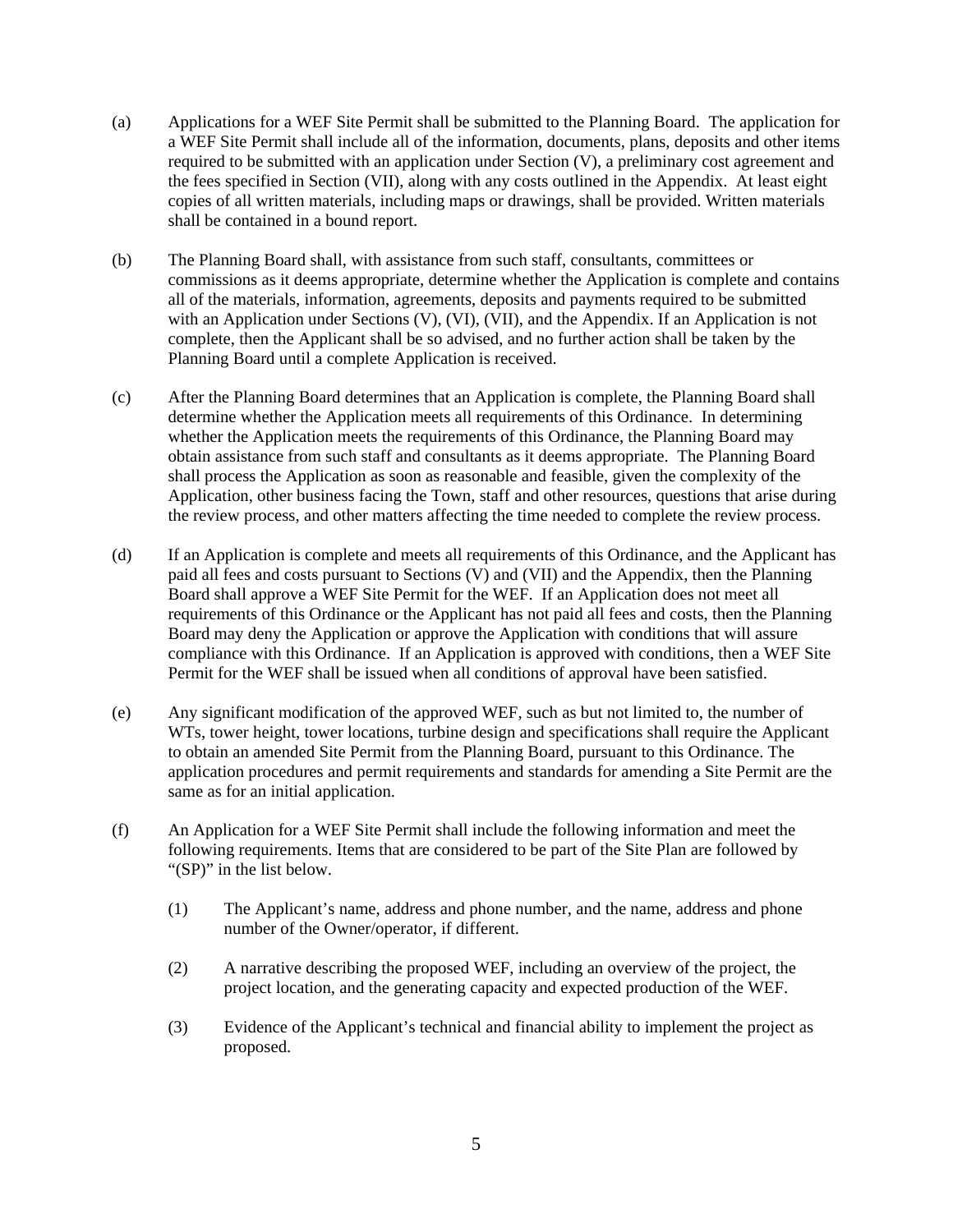- (4) An overview map that includes the extent of the entire Town, showing all roads, together with the location of all WTs, access roads, power transmission lines, and any other features of the WEF deemed to be relevant by the Planning Board. (SP)
- (5) The tax map and lot number of all Project Parcels. (SP)
- (6) For any Project Parcel that is not owned by the Applicant, a copy of any agreement(s) between the owner of the Project Parcel and the Applicant and/or the Owner/operator.
- (7) The boundaries of all Project Parcels, surveyed by a Maine Professional Land Surveyor, with name, registration number and seal of the surveyor provided. (SP)
- (8) The boundaries of all Participating Parcels. (SP)
- (9) The boundaries of all Non-Participating Parcels located within 5,280 feet of any proposed WT, together with the distance to, and bearing to, all boundary lines relative to each proposed WT, as measured from the nearest point of the property line to the WT. This information shall be provided by a Maine Professional Land Surveyor. (SP)
- (10) The names, addresses and phone numbers of the owners of all Project Parcels, Participating Parcels, and Non-Participating Parcels located within 5,280 feet of any proposed WT, with each property owner's status indicated (Project Parcel, Participating Parcel or Non-Participating Parcel), including the book and page reference of the identified owner's interest as recorded in the Penobscot County Registry of Deeds.
- (11) An aerial photo showing all Project Parcels, Participating Parcels, and Non-Participating Parcels located within 5,280 feet of any proposed WT.
- (12) Existing zoning of each Project Parcel and all required zoning setbacks on each Project Parcel. (SP)
- (13) The location of all components of the WEF, including but not limited to the WTs, access roads, control facilities, meteorological towers, turnout locations, substation(s), ancillary equipment, buildings, structures, and temporary staging areas, together with maintenance and all power collection and transmission systems. (SP)
- (14) The location and description of all structures located on Project Parcels, and all occupied structures located on Participating and Non-Participating Parcels located within 5,280 feet of any proposed WT. (SP)
- (15) Dimensional representation and sizes of the structural components of the tower construction including the base, footings, tower, and blades. (SP)
- (16) The distance between each WT tower and each of the following shall be shown on the site plan: those structures listed in (14), above, above-ground utility lines, telephone lines, towers, and public ways located within 5,280 feet of any proposed WT. (SP)
- (17) Schematic of electrical systems associated with the proposed WEF including all existing and proposed electrical connections.
- (18) Manufacturer's specifications and installation and operation instructions.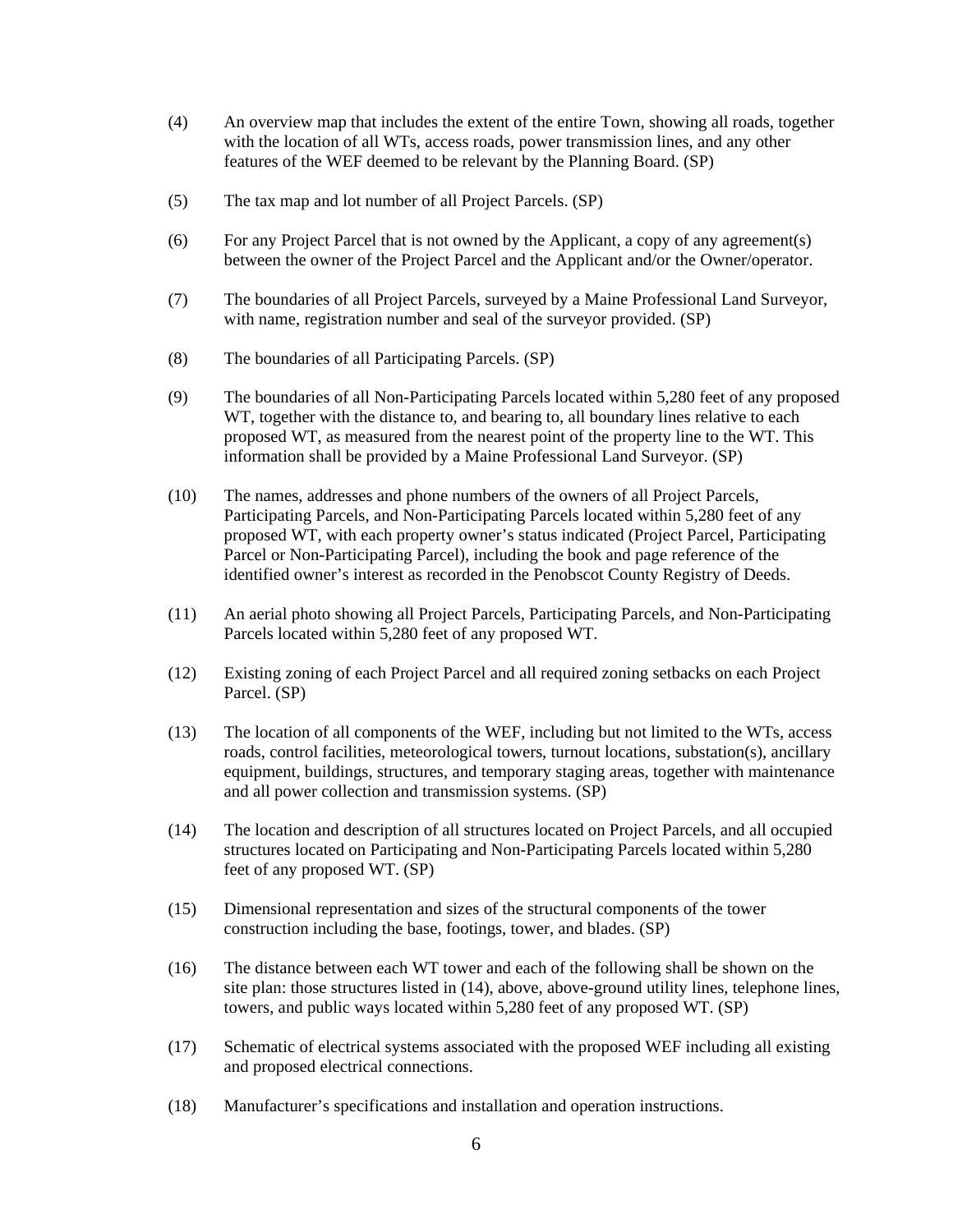- (19) The direction of proposed surface water drainage across and from Project Parcels and Participating Parcels, with an assessment of impacts on downstream properties and water resources, including, but not limited to, streams and wetlands. (SP)
- (20) The location of any of the following found within 5,280 feet of any proposed WT: open drainage courses, wetlands, and other important natural areas and site features, including, but not limited to, floodplains, deer wintering areas, Essential Wildlife Habitats, Significant Wildlife Habitats, Scenic or Special Resources, habitat of rare and endangered plants and animals, unique natural areas, sand and gravel aquifers and historic and/or archaeological resources, together with a description of such features. (SP)
- (21) Provisions made for handling all solid wastes, including hazardous and special wastes and the location and proposed screening of any on-site collection or storage facilities. (SP)
- (22) The location, dimensions and materials to be used in the construction of proposed roads, driveways, parking areas and loading areas, together with an assessment of any changes to traffic flow. (SP)
- (23) A topographical overlay for the Project Parcel(s), Participating Parcels and Non-Participating Parcels located within 5,280 feet of any proposed WT.
- (24) The size and scale of maps and diagrams shall be as determined by the Planning Board, and shall include a north arrow, the date, the scale, and date and seal of a Maine Professional Land Surveyor or professional engineer. (SP)
- (25) The site plan shall include such additional relevant information as the Planning Board may require. (SP)

## **Section V - Site Permit Requirements and Standards**

### (a) Sound Modeling, Sound Standards and Sound-Related Enforcement Procedures

- (1) *Independent Pre-licensing Sound Study*. An Application for a WEF Site Permit shall include a four season sound study as specified in the Appendix. This study shall be conducted by a Qualified Independent Acoustical Consultant, selected by the Planning Board. The consultant will review this study and assist the Planning Board in determining whether the proposed WEF will comply with the sound limits set forth in this Ordinance. The Applicant shall provide financial surety that the cost of the study, and its review, will be borne by the Applicant, in accordance with Section (VII) of this Ordinance.
- (2) *Sound Limits(0 to 5280 feet)*. No Site Permit shall be issued if the pre-licensing information or sound study indicates that the proposed WEF will not comply with the following requirements, which are to apply everywhere within one mile (5280 feet) of any WT, except on Project Parcel(s) or on a Participating Parcel(s) which is subject to a Mitigation Waiver which specifies different sound limits than those below. If preconstruction estimates of the post-construction sound levels, exceed the limits below, then the WEF Application will be denied; if these limits are exceeded after the WEF has been built, then the WEF will be in violation of this Ordinance.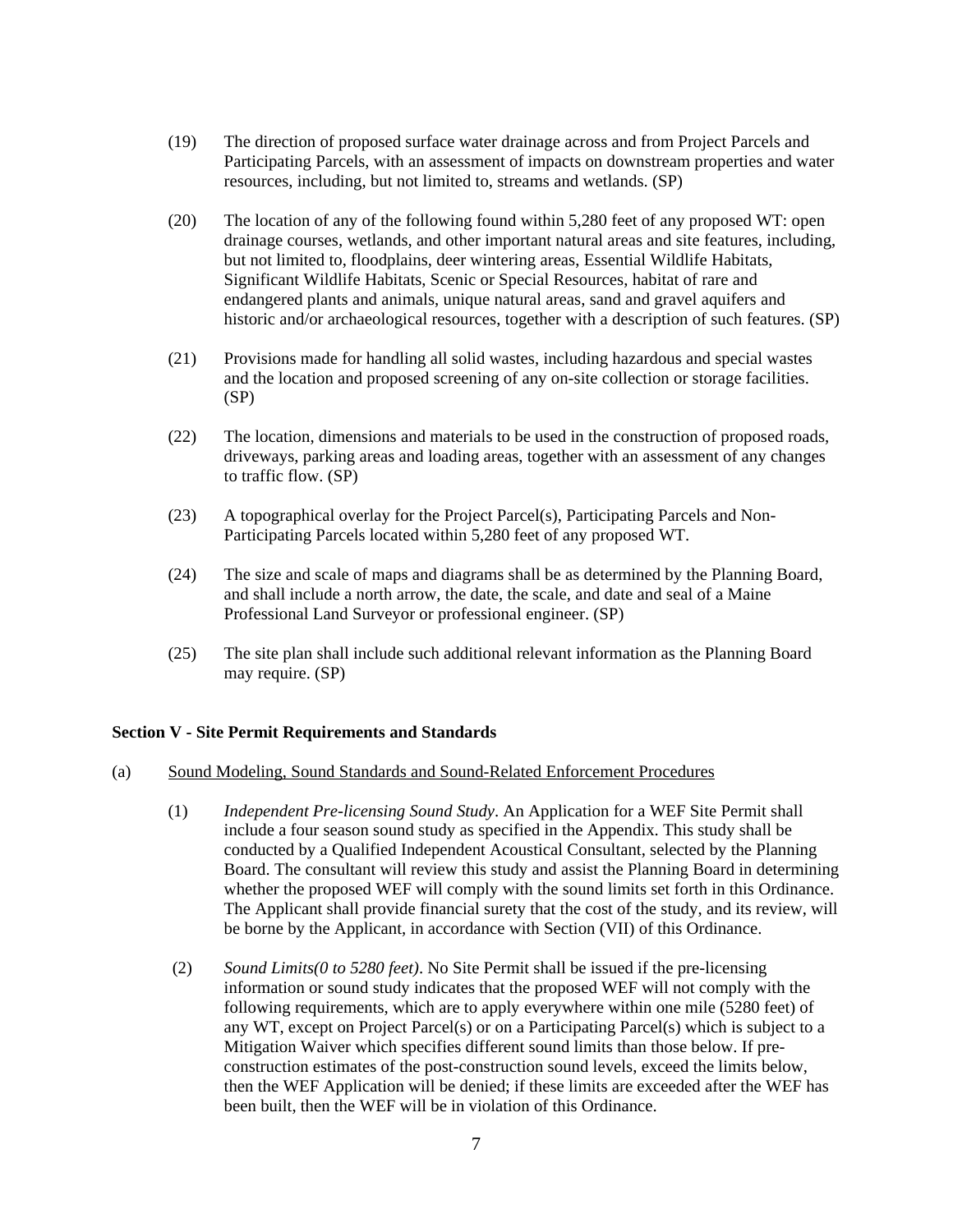The sound limits below are stated in terms of  $L_{90}A(\text{pre})$ ,  $L_{eq}A(\text{post})$ ,  $L_{eq}C(\text{post})$ ,  $L_{90}C(post)$  and  $L_{eq}A(post)$ . Each of these quantities is defined in the Appendix, particularly in Parts  $c(3)A$ ,  $c5$  and d. Prior to construction of the WEF, the "pre" values are as measured and the "post" values are as calculated, following the guidelines of the Appendix. After the WEF has been constructed, the "pre" values are the WEF-Off values and the "post" values are the WEF-On values.

#### A. *Audible Sound Limit*

- i. No WT, WES or WEF shall be located so as to generate postconstruction sound levels that exceed 40 dBA at night (7:00 p.m. to 7:00 a.m.) or 50 dBA during the day (7:00 a.m. to 7:00 p.m.). The appropriate value to use for the post-construction sound level is  $L_{eq}A(post)$ .
- ii. A 5 dB penalty is applied for tones as defined in IEC 61400-11.
- B. *Low Frequency Sound Limit*
	- i.  $L_{eq}C(post)$  minus  $L_{90}A(pre)$  must be less than 20 dB outside of any occupied structure.
	- ii.  $L_{90}C(post)$  may not exceed 50 dBC, without contribution from other ambient sounds, for properties located one mile or more away from state highways or other major roads, and it may not exceed 55 dBC for properties closer than one mile from a state highway or other major road.
- C. *Mitigation Waiver*

Property owners may waive these sound restrictions with a written Mitigation Waiver agreement. A complete copy of any such agreement must be filed with the Planning Board and Recorded in the Penobscot County Registry of Deeds.

(3) *Sound Limits (5280 feet to 7920 feet)*. No Site Permit shall be issued if the pre-licensing information or sound study indicates that the proposed WEF will not comply with the following requirements, which are to apply everywhere within a distance ranging from one mile (5280 feet) to one and one-half miles (7920 feet) of any WT, except on Project Parcel(s) or on a Participating Parcel(s) which is subject to a Mitigation Waiver which specifies different sound limits than those below. If pre-construction estimates of the post-construction sound levels, exceed the limits below, then the WEF Application will be denied; if these limits are exceeded after the WEF has been built, then the WEF will be in violation of this Ordinance.

The sound limits below are stated in terms of  $L_{90}A(\text{pre})$ ,  $L_{eq}A(\text{post})$ ,  $L_{eq}C(\text{post})$ ,  $L_{90}C(post)$  and  $L_{eq}A(post)$ . Each of these quantities is defined in the Appendix, particularly in Parts c(3)A, c5 and d. Prior to construction of the WEF, the "pre" values are as measured and the "post" values are as calculated, following the guidelines of the Appendix. After the WEF has been constructed, the "pre" values are the WEF-Off values and the "post" values are the WEF-On values.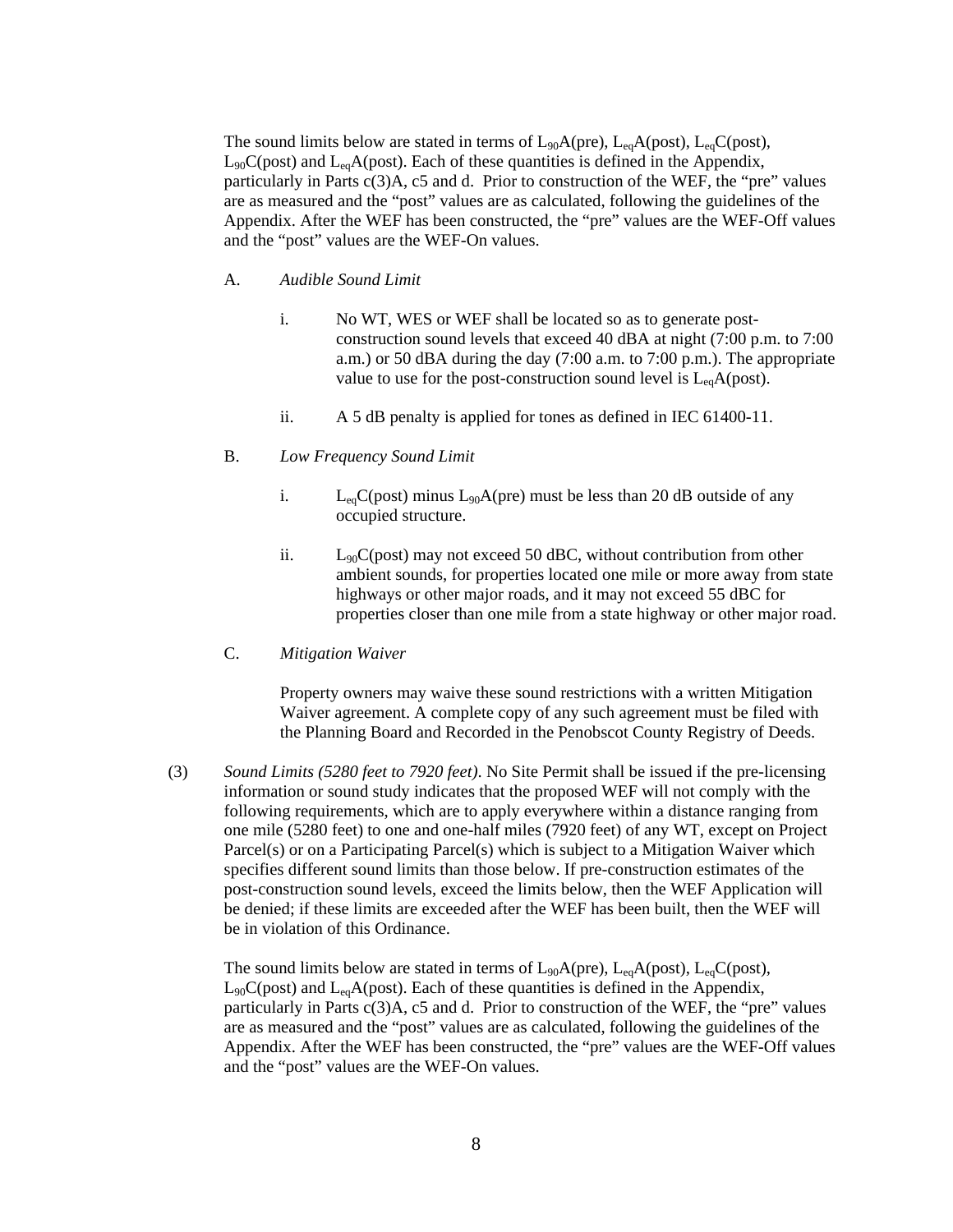A. *Audible Sound Limit*. No WT, WES or WEF shall be located so as to generate post-construction sound levels that exceed pre-construction sound levels by more than 10 dBA. The appropriate value to use for the pre-construction sound level is L90A(pre); the appropriate value to use for the post-construction sound level is  $L_{ea}A(post)$ .

## B. *Low Frequency Sound Limit*

- i.  $L_{eq}C(post)$  minus  $L_{90}A(pre)$  must be less than 20 dB outside of any occupied structure.
- ii.  $L_{90}C(post)$  may not exceed 50 dBC, without contribution from other ambient sounds, for properties located one mile or more away from state highways or other major roads, and it may not exceed 55 dBC for properties closer than one mile from a state highway or other major road.
- C. *General Standard*

 $L_{eq}A(post)$  may never exceed 35 dBA within 100 feet of any occupied structure.

D. *Mitigation Waiver*

Property owners may waive these sound restrictions with a written Mitigation Waiver agreement. A complete copy of any such agreement must be filed with the Planning Board and Recorded in the Penobscot County Registry of Deeds.

(4) *Post-construction Sound Measurements*. Starting within twelve months after the date when the WEF is operating, a post-construction sound study shall be performed, with all WTs operating, as described in Part d of the Appendix. Post-construction sound studies shall be conducted by a Qualified Independent Acoustical Consultant chosen by the Planning Board. The Permittee will provide financial surety that the costs of these studies shall be paid by the Permittee. The surety required by Section (VII) shall include these costs. A Consultant of the Permittee may observe the Town's consultant. The WEF Permittee shall provide all technical information required by the Planning Board or Independent Qualified Acoustical Consultant before, during, and/or after any acoustical studies required by this document and for local area acoustical measurements. The postconstruction sound measurements, as described in Part d of the Appendix, shall be repeated at least every five years throughout the life of the facility.

## (b) Set-Back Requirements

- (1) A WEF shall comply with the following set-back requirements, which shall apply in addition to the siting requirements found elsewhere in this Ordinance. If more than one set-back requirement applies, the greater set-back distance shall be met.
	- A. All parts of a WEF shall comply with all applicable set-back requirements in the Town's zoning Ordinance.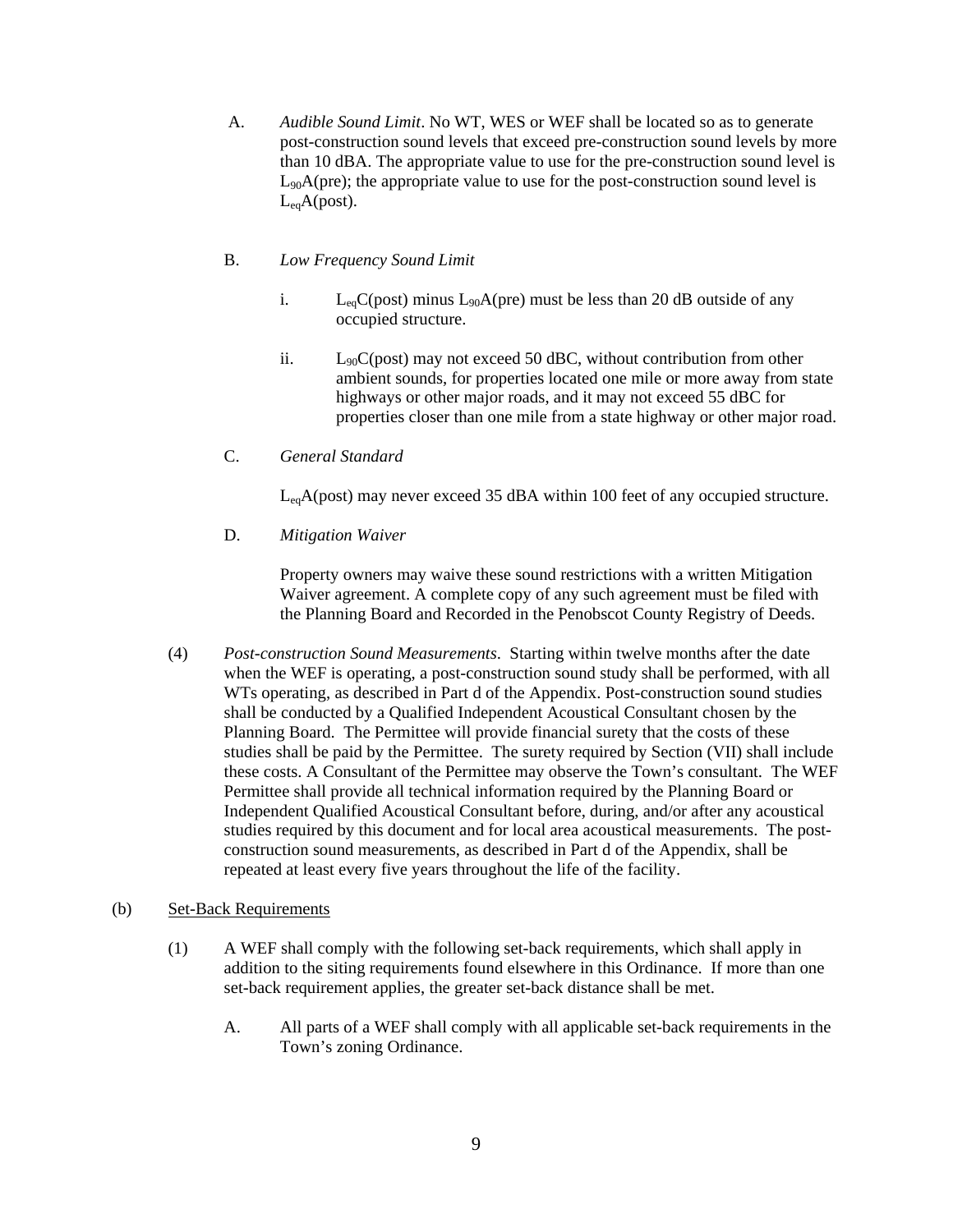- B. Each WT shall be set back at least 2,500 feet from the property line of any Non-Participating Parcel. Property owners may waive this setback with a written Mitigation Waiver agreement.
- C. Each WT shall be set back at least 1,500 feet from any public way.
- D. Each WT shall be set back at least 1,200 feet from any above-ground electric power line or telephone line except that a lesser setback shall be permitted if the utility agrees, in writing, and this agreement is approved by the Planning Board.
- E. Each WT shall be set back not less than 5,280 feet from any residence, business, school, daycare facility, church, hospital, or other Occupied Structure on any Non-Participating Parcel. Property owners may waive this setback with a written Mitigation Waiver agreement.
- F. Each WT shall be set back not less than 1,500 feet from any residence, business, school, daycare facility, church, hospital, or other Occupied Structure, including those located on any Participating Parcel or Project Parcel.
- G. All WTs must be set back a minimum of 2,500 feet from any Scenic or Special Resource as defined in Section (III).
- H. All set-back distance measurements shall be based on horizontal distances.
- (2) Minor changes in approved plans necessary to address field conditions may be approved by the Planning Board, provided that any such change does not affect compliance with the Ordinance. The Permittee shall submit revised plans to the Planning Board showing the proposed minor change, which, if approved, shall be considered an amendment to an existing Site Permit and/or Operational License, as appropriate. In the event that a majority of the Planning Board believes that a requested change constitutes a material change to a Site Permit and/or Operational License, or if the changes will affect compliance with the Ordinance, full reapproval is required.
- (3) All construction activities must conform to the approved site plan, including any conditions of approval and minor changes approved by the Planning Board to address field conditions.
- (4) Upon completion of the project, the Permittee must provide the Planning Board with a set of construction plans showing the structures and site improvements as actually constructed. These "as-built" plans must be submitted within thirty days of completion of the WEF, and before commencement of operation of the WEF.

## (c) Plan and Risk Assessment for Road and Property Use

- (1) An Application for a WEF Site Permit shall include a road and property use and risk assessment plan containing the following information and meeting the following requirements.
	- A. A description and map of all public ways, and other property, in the Town to be used or affected in connection with the construction of the WEF, including a description of how and when such ways and property will be used or affected.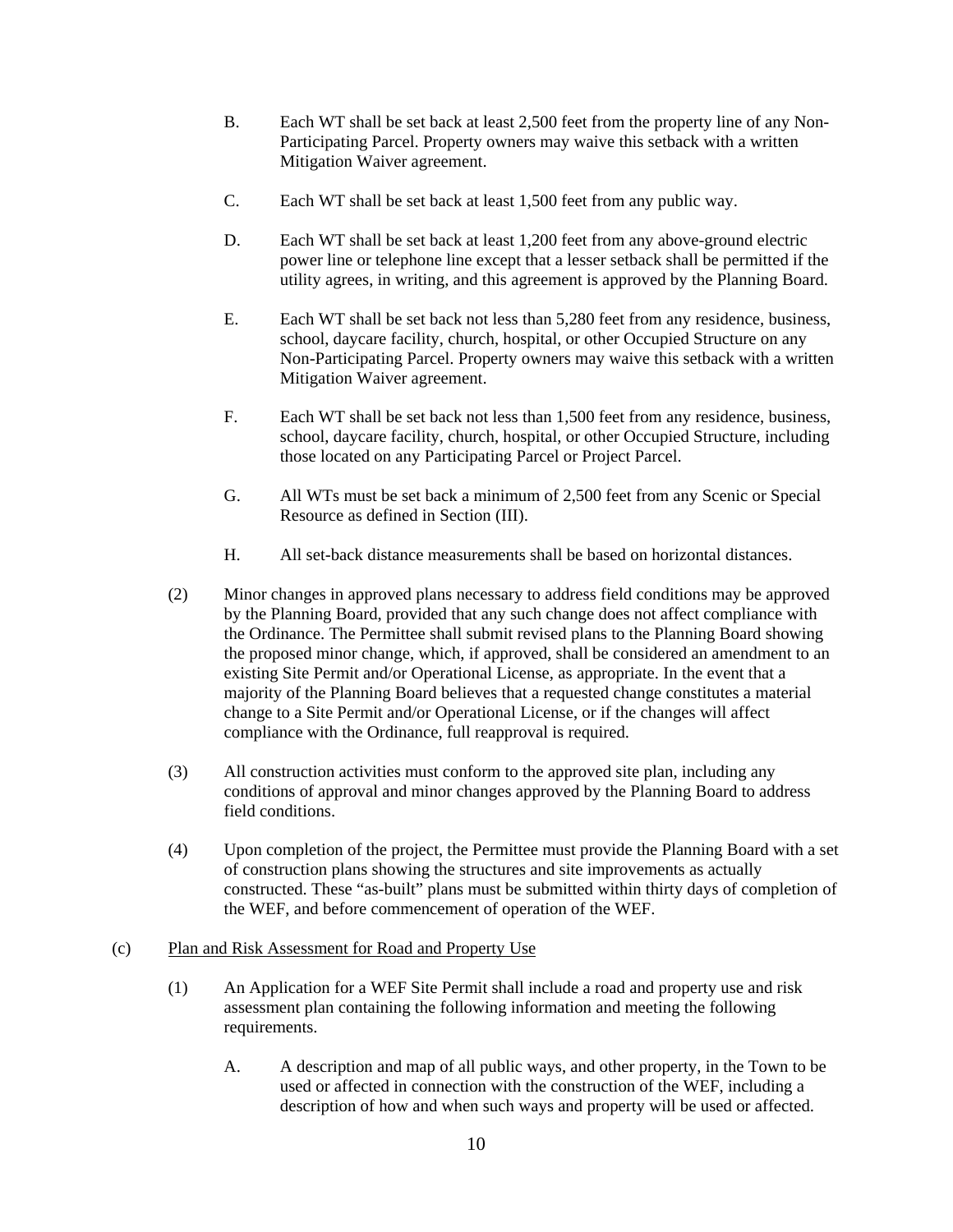- B. A description of the type and length of vehicles and type, weight and length of loads to be conveyed on all public ways in the Town.
- C. A complete assessment of the proposed use of public ways in the Town in connection with the construction of the WEF, including the adequacy of turning radii; the ability of the public ways to sustain loads without damage; the need to remove or modify (permanently or temporarily) signs, trees, utilities, or anything else; any reasonably foreseeable damage to public ways or other property, public or private; any reasonably foreseeable costs that the Town may incur in connection with the use of property in the Town, including but not limited to costs relating to traffic control, public safety, or damage to public ways, or to other public or private property.
- D. A traffic control and safety plan relating to the use of public ways in the Town in connection with the construction of the WEF.
- E. Any additional relevant information that the Planning Board may request relating to the use of public ways or other effects on public and private property that may occur in connection with the construction and operation of the WEF.
- (2) The Planning Board will evaluate the risk assessment plan with assistance from such consultants that it deems appropriate, including without limitation a third-party engineer chosen by the Planning Board, the cost to be solely borne by the Applicant. The Planning Board may document the condition of public ways and other property to be used in connection with the construction of the WEF in such manner as it deems appropriate. The Planning Board may require changes to the risk assessment plan that it deems to be appropriate to protect public safety, to protect public and private property, and to address anticipated costs to the Town associated with construction of the WEF.
- (3) If the Applicant requires the temporary closure of any public way, the Planning Board may require the Applicant to enter into an agreement relating to the use of the public way.
- (4) The Applicant shall be responsible for paying for any damage to any public way. If the risk assessment anticipates damage to any public way, the Planning Board may require the Applicant to provide a surety in an amount that the Planning Board determines appropriate to secure any obligations under the agreement, including but not limited to any obligation relating to alterations or modifications to public ways made in connection with the Applicant's activities.

#### (d) Design Plan and Design Requirements.

An Application for a WEF Site Permit shall include a design plan containing the information and meeting the following requirements.

- (1) The total height of any WT shall not exceed 400 feet above grade, as measured to the blade tips at their maximum distance above grade.
- (2) Wind Turbines shall be painted a non-reflective, non-obtrusive color.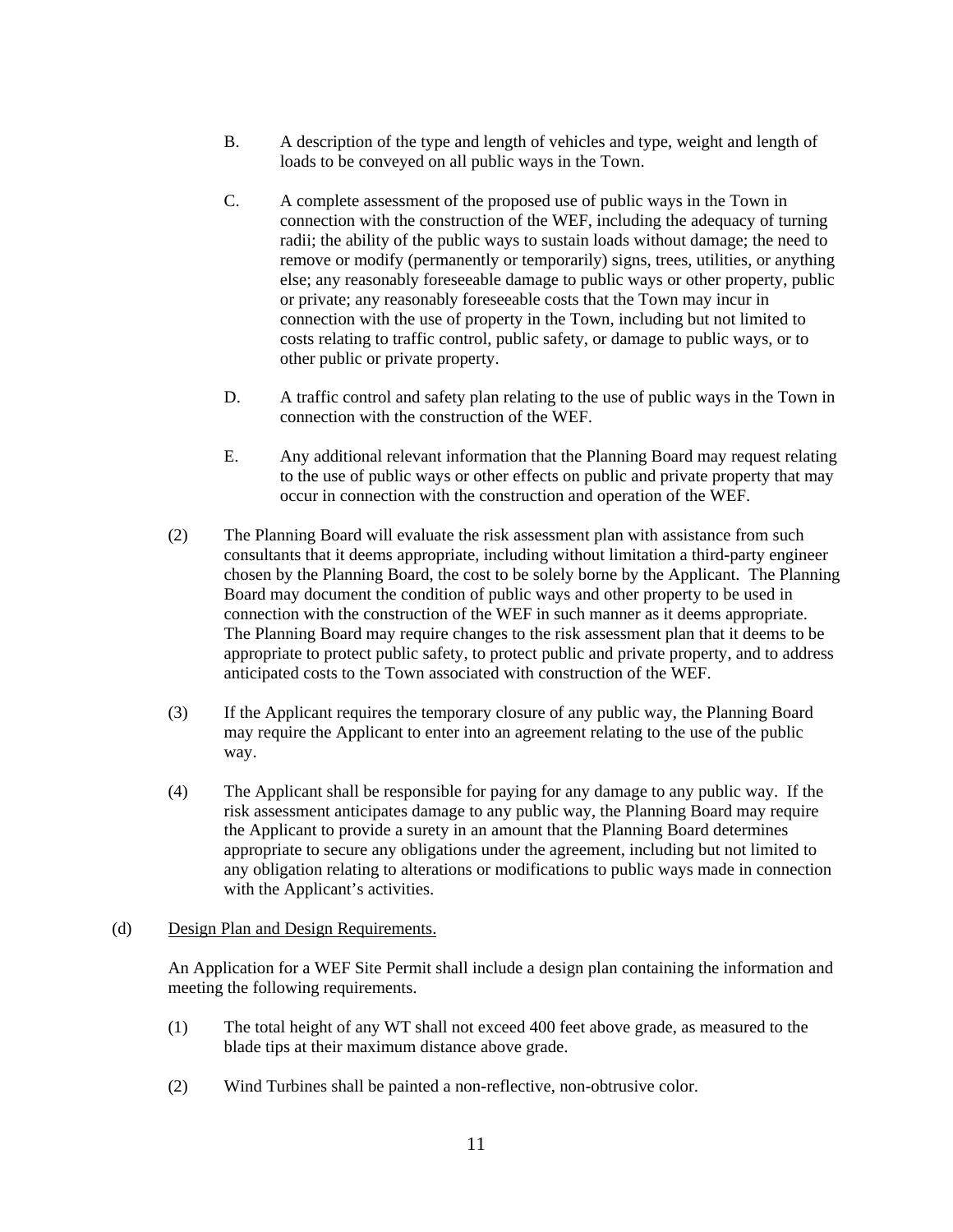- (3) The design of the buildings shall, to the extent reasonably feasible, use materials, colors, textures, screening and landscaping that will blend with and be compatible with the natural setting and the existing environment.
- (4) Wind Turbines shall not be artificially lighted, except to the extent required by law, and strobe or other intermittent lights are prohibited unless required by law.
- (5) No advertising or display shall be permitted, other than reasonable identification of the manufacturer or operator of the Wind Turbines or WEF.
- (6) Electrical controls and control wiring and power-lines must be wireless or below ground, except where WES collector wiring is brought together for connection to the utility grid.
- (7) The clearance between the ground and the Wind Turbine blades shall be not less than 25 feet.

### (e) Additional Protection Requirements.

The Application shall include a statement from the Federal Aviation Administration that the proposed WEF will not pose a hazard to aircraft. The Applicant must also provide memoranda from the Maine Department of Inland Fisheries and Wildlife (MDIFW) Environmental Coordinator and from the Maine Natural Areas Program (MNAP) outlining any concerns that these bodies may have with the proposed WEF. In the absence of any such concerns, the Applicant must provide copies of correspondence with these bodies showing that no such concerns exist. The Applicant must demonstrate that the proposed WEF will not have an undue adverse effect on rare, threatened, or endangered wildlife, Significant Wildlife Habitat, Essential Wildlife Habitat, rare, threatened or endangered plants and rare and exemplary natural plant communities and ecosystems.

### (f) Blasting Plan and Requirements.

The Application shall include a blasting plan containing the information and meeting the requirements in this section. The Applicant must execute this plan, and bears sole responsibility for the associated costs. Blasting shall be performed only after approval has been given to the Applicant for such operations and must comply with the following provisions set forth by the State of Maine Statute Title 38, Chapter 3, Subchapter 1, Article 8-A, § 490-Z(14).

- (1) The contractor or any subcontractor shall use sufficient stemming, matting or natural protective cover to prevent fly rock from leaving property owned or under control of the Applicant or from entering protected natural resources or natural buffer strips. Crushed rock or other suitable material must be used for stemming when available; native gravel, drill cuttings or other material may be used for stemming only if no other suitable material is available.
- (2) The maximum allowable airblast at any inhabited building not owned or controlled by the Applicant may not exceed 129 decibels peak when measured by an instrument having a flat response (+ 3 decibels) over the range of 5 to 200 hertz.
- (3) The maximum allowable airblast at an uninhabited building not owned or controlled by the Applicant may not exceed 140 decibels peak when measured by an instrument having a flat response  $\pm$  3 decibels) over the range of 5 to 200 hertz.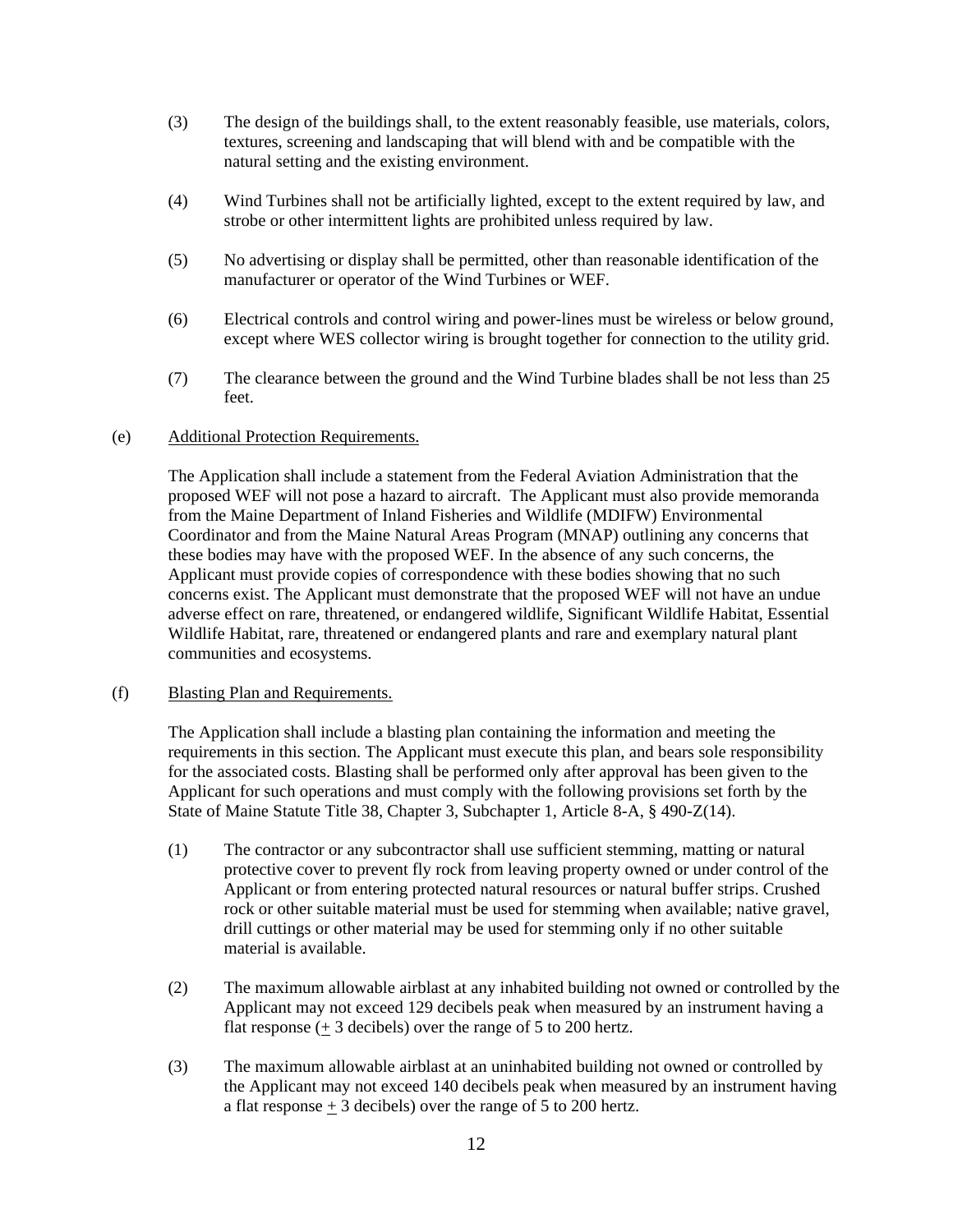- (4) Monitoring of airblast levels is required in all cases for which a pre-blast survey is required by paragraph (6). The contractor may file a permit modification requesting a waiver of the monitoring requirement if the contractor or subcontractor secures the permission of affected property owners to increase allowable airblast levels on their property and the Planning Board determines that no protected natural resources will be adversely affected by the increased airblast levels. The cost to prepare the permit modification and the affect of project delay while the Planning Board reviews the request shall be borne solely by the contractor or his subcontractor.
- (5) If a blast is to be initiated by detonating cord, the detonating cord must be covered by crushed rock or other suitable cover to reduce noise and concussion effects.
- (6) A preblast survey is required and must extend a minimum radius of 2,640 feet from the blast site. The information gathered by the survey must be satisfactory to the Planning Board. Pre-blast surveys should include both the interior and exterior of each structure. The pre-blast survey must document any pre-existing damage to structures and buildings and any other physical features within the survey radius that could reasonably be affected by blasting. Assessment of features such as pipes, cables, transmission lines and wells and other water supply systems may be limited to surface conditions and other readily available data, such as well yield and water quality. The pre-blast survey must be conducted prior to the initiation of blasting. The contractor or subcontractor shall retain a copy of all pre-blast surveys for at least one year from the date of the last blast on the development site.

Notification that blasting will occur must be provided to all owners of structures to be surveyed at least 10, but not more than 30, days prior to commencement of blasting. The results of the preblast survey must be provided to the property owner no later than the date on which this notification is given.

The contractor or the subcontractor is not required to conduct a pre-blast survey on properties for which the Applicant or operator documents the rejection of an offer by registered letter, return receipt requested, to conduct a pre-blast survey. Any person owning a building within a pre-blast survey radius may voluntarily waive the right to a survey.

- (7) Blasting timeframes shall be coordinated with the local emergency responders, or as otherwise restricted by the local Fire Department. Blasting shall not occur between the hours of 7:00 p.m. and 7:00 a.m. No blasting shall be done on weekends or holidays.
- (8) Sound from blasting may not exceed the following limits at any protected location as defined in the MDEP Regulations, 06-096 C.M.R. Ch. 400, § 1:

| Number of Blasts<br>Per Day | Sound Level<br>Limit |
|-----------------------------|----------------------|
|                             |                      |
| 2                           | 126                  |
| $\mathcal{R}$               | 124                  |
| 4 or more                   | 123                  |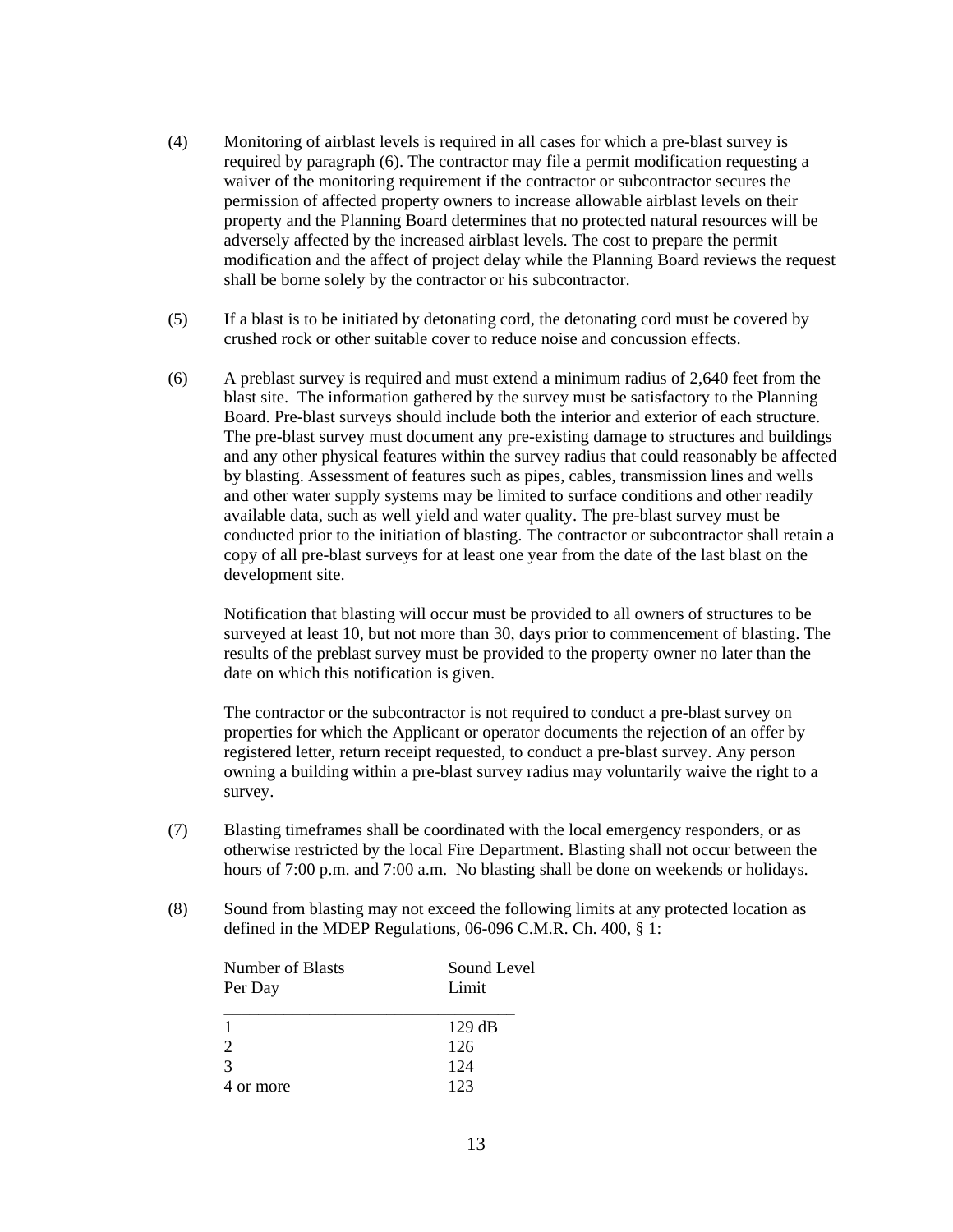### (g) Signal Interference Requirements

The WEF shall not cause any disruption or loss of radio, telephone, television or similar signals. The Applicant shall provide a statement from the Federal Communications Commission that the proposed WEF will not cause any disruption of radio, television or similar signals.

### (h) Shadow Flicker and Blade Glint Assessment and Requirements

- (1) Shadow flicker occurs when the blades of a Wind Turbine pass between the sun and an observer, casting a readily observable, moving shadow on the observer and his or her immediate environment. The Application shall include a detailed shadow flicker and blade glint assessment model and an estimate of the expected amount of flicker and glint. This study must meet the following requirements.
	- A. The study shall be prepared by a registered professional regularly engaged in this type of work who is chosen by the Planning Board. The Applicant shall be responsible for paying the registered professional's fees and all costs associated with conducting the study. The Applicant shall provide financial surety to the Town for the cost of the study in accordance with Section (VII) of this Ordinance. There shall be an absence of any conflict of interest as defined in Section XII of this Ordinance for any professional conducting this study.
	- B. The study will examine the areas within a one mile radius of any WT in the proposed WEF.
	- C. The model will be calculated using the following minimum inputs:
		- i. Turbine locations (proposed and existing)
		- ii. Shadow flicker Sensitive Receptor locations
		- iii. Existing topography (elevation contours and vegetation)
		- iv. Rotor diameter, blade width and hub height
		- v. Joint wind speed and direction distribution (wind rose table)
		- vi. Hours of sunshine (long term monthly references)
	- D. The model may be prepared by use of current aerial photography and topographical maps. A site visit by the preparer is required to identify Sensitive Receptors and to verify the existing conditions.
	- E. The study shall estimate the locations and durations of shadow flicker caused by the proposed WEF within the study area. The study shall clearly indicate the duration of shadow flicker at locations throughout the study area, showing the total number of hours per year anticipated.
	- F. The study must include estimates for the duration of shadow flicker at all existing occupied structures and roadways. The estimated duration of shadow flicker at such locations shall include flicker that occurs within 100 feet of the structures.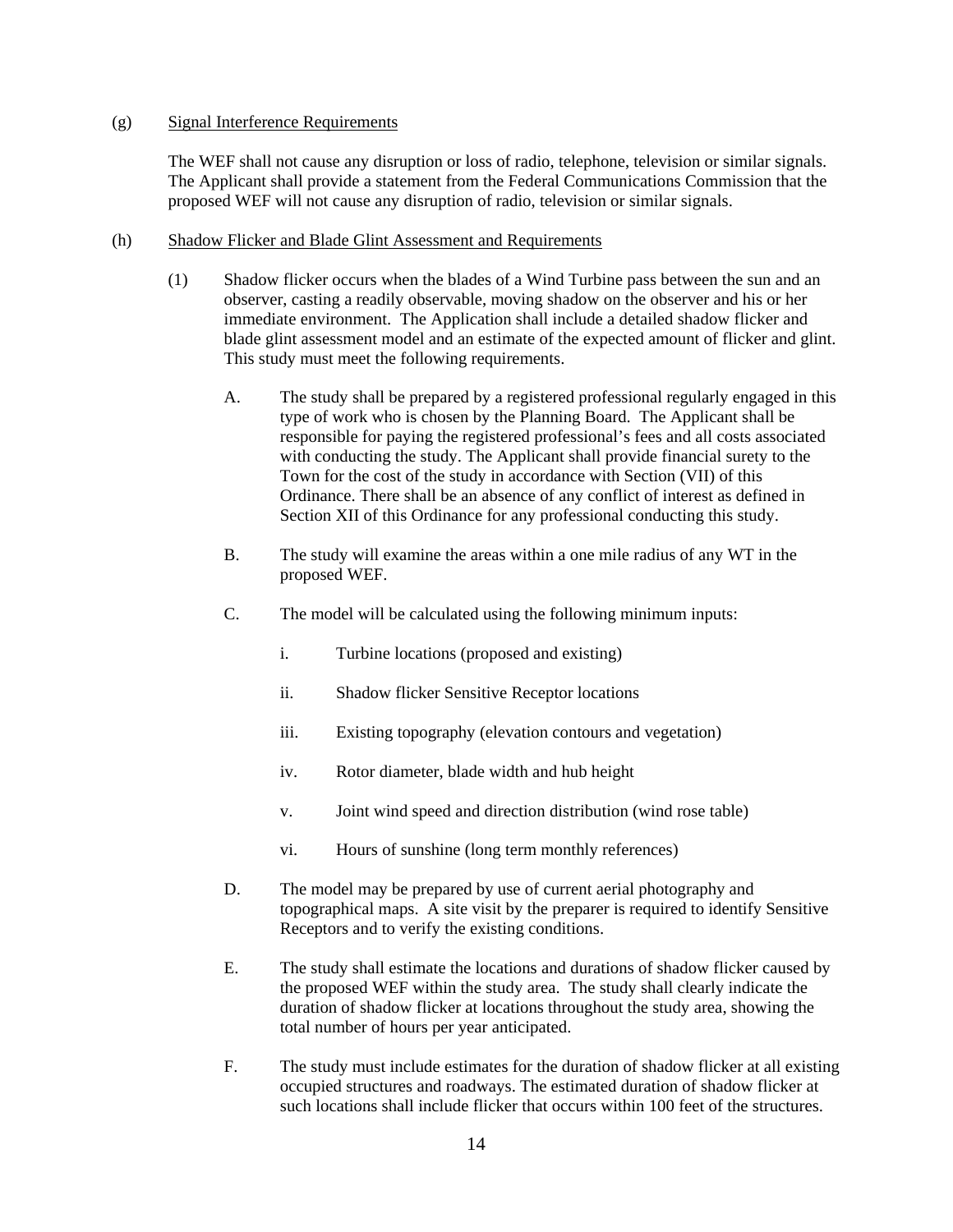- G. The study must include a statement of the assumptions made, methodology applied, and data used by the study. This information must be sufficient to allow an independent third party to verify the results of the study.
- H. The study shall include a paint sample that demonstrates the color, texture and gloss of the proposed surface coating and a certification that the proposed surface coating will not create a reflective surface conducive to blade glint.
- (2) The Application will not be approved if the study estimates that the duration and location of flicker will be such that there are more than 10 hours of flicker per year at any occupied structure located on a Non-participating Parcel. If, after construction, the WEF violates this condition, then the WEF will be in violation of this Ordinance.
- (3) Blade glint, defined as the intermittent reflection of the sun off the surface of the blades of a Wind Turbine, is prohibited.

### (i) Sign Plan and Sign Requirements.

An Application for a WEF Site Permit shall include a sign plan meeting the requirements in this section.

- (1) The plan shall provide reasonable signage at the WEF, identifying the Project Parcels as being part of the WEF and providing appropriate safety notices and warnings.
- (2) No advertising material or signage other than warning, equipment information or indicia of ownership shall be allowed on the Wind Turbines. This prohibition shall include the attachment of any flag, decorative sign, streamers, pennants, ribbons, spinners or waving, fluttering or revolving devices, but not including weather devices.
- (3) The address and phone number of the Owner/operator and Licensee shall be posted on all access points from public roads.

#### (j) Stray Voltage Assessment and Requirements.

- (1) An Application for a WEF Site Permit shall include reports of stray voltage analyses in accordance with this section. The Applicant shall conduct and include a report of a preconstruction stray voltage test on all commercial livestock facilities located within a one-mile radius of the Project Parcels. The tests shall be performed by an investigator, approved by the Planning Board, using a testing protocol which is approved by the Planning Board. A report of the tests shall be provided with the WEF Site Permit Application and shall be provided to the owners of all property included in the study area. Applicant shall seek written permission from property owners prior to conducting testing on such owners' property. Applicant shall not be required to perform testing on property where the owners have refused to grant permission to conduct the testing.
- (2) Following construction of the WEF and within one year after commencing operation, the Applicant shall conduct a postconstruction stray voltage test on all commercial livestock facilities located within a one-mile radius of the Project Parcels. The tests shall be performed by an investigator approved by the Planning Board and shall be performed using a testing protocol which is approved by the Planning Board. A report of the tests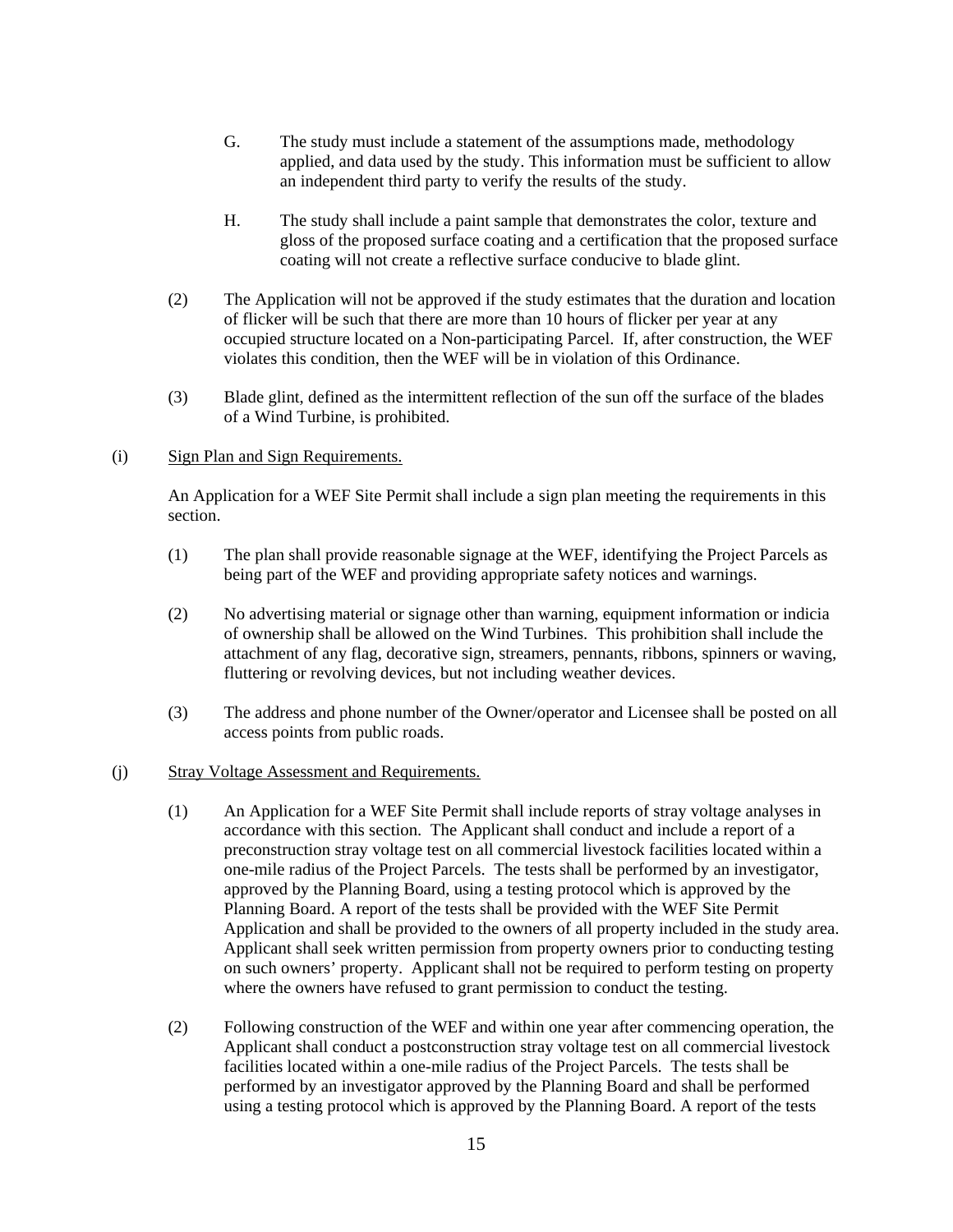shall be provided to the Planning Board and to the owners of all property included in the study area. Applicant shall seek written permission from property owners prior to conducting testing on private property. Applicant shall not be required to perform testing on property where the owners have refused to grant permission to conduct the testing.

(3) The Applicant or subsequent holder of the Operational License shall provide neutral isolation devices to property owners where testing reveals neutral-to-earth voltages in excess of 0.5 volts caused by the WEF.

### (k) Security Plan and Requirements

The Application shall include a security plan that contains the information and meets the requirements in this section.

- (1) The outside of Wind Turbines shall not be climbable.
- (2) All access doors to the towers and electrical equipment shall be locked.
- (3) Warning signs shall be placed on each tower, all electrical equipment, and each entrance to the WEF.
- (4) All motor vehicle access points to the WEF from public roads shall be gated.

#### (l) Fire Prevention and Emergency Response Plan and Requirements.

An Application for a WEF Site Permit shall include a fire prevention and emergency response plan containing the information and meeting the requirements in this section. The plan shall describe the potential fire and emergency scenarios that may require a response from fire, emergency medical services, police or other emergency responders. The plan shall designate the specific agencies that would respond to potential fire or other emergencies, shall describe all emergency response training and equipment needed to respond to a fire or other emergency, shall include an assessment of the training and equipment available to the designated agencies, and shall provide for any special training or emergency response equipment that the designated agencies need to use in responding to a potential fire or other emergency. The study shall be conducted at Applicant's cost and the Applicant shall pay for the cost of any training or equipment required by local fire and emergency responders.

Access to the WEF and construction area(s) shall be constructed and maintained following a detailed erosion control plan in a manner designed to control erosion and to provide maneuverability for service and emergency response vehicles.

#### (m) Emergency Shutdown Plan and Requirements.

An Application for a WEF Site Permit shall include an emergency shutdown plan. The plan shall describe the circumstances under which an emergency shutdown may be required to protect public safety, and shall describe the procedures that the Town and the Owner/operator and Licensee will follow in the event an emergency shutdown is required.

(n) Decommissioning and Site Restoration Plan and Requirements.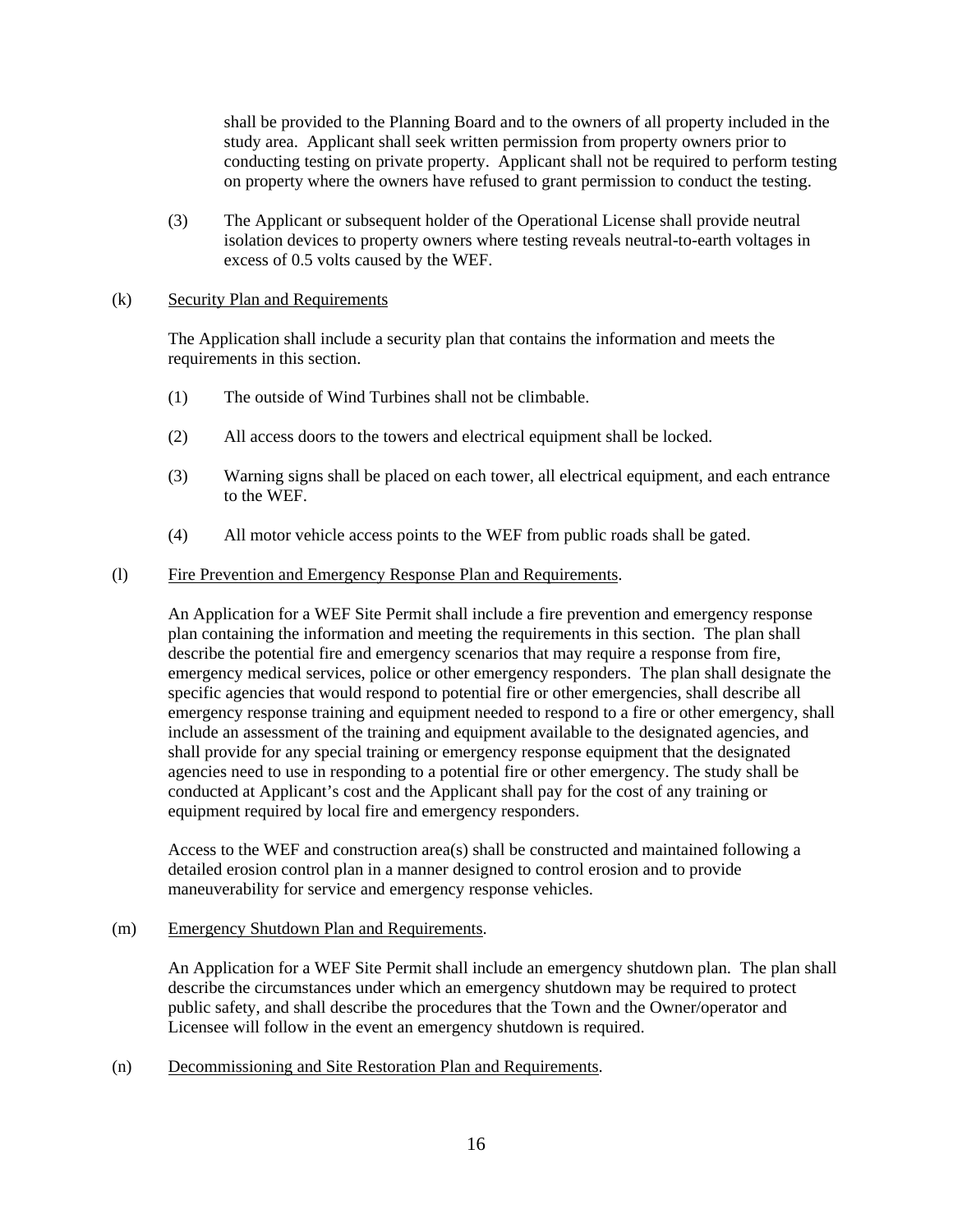An Application for a WEF Site Permit shall include a decommissioning and site restoration plan containing the information and meeting the requirements in this section.

- (1) The plan shall provide for the removal from the Project Parcels, and lawful disposal or disposition of, all Wind Turbines and other structures, hazardous materials, electrical facilities, and all foundations. The plan shall provide for the removal of all access roads. The plan shall provide for the restoration of the Project Parcels to a condition similar to that which existed before construction of the WEF.
- (2) The plan shall provide for the decommissioning of the site upon the expiration or revocation of the WEF Permit, or upon the abandonment of the WEF. The WEF shall be deemed abandoned if its operation has ceased for twelve consecutive months.
- (3) The plan shall include provisions for financial surety to ensure completion of decommissioning and site restoration, in form and amount satisfactory to the Planning Board. A performance bond or a cash escrow account held by the Town with 10% of the estimated cost of decommissioning to be added by the WEF on an annual basis shall be acceptable surety, the total amount to be based on the estimated cost of completing the decommissioning and site restoration in accordance with the approved plan, adjusted for inflation, and as approved by the Planning Board.
- (4) The plan shall include written authorization from the WEF Permittee and all owners of all Project Parcels for the Town to access the Project Parcels and implement the decommissioning and site restoration plan, in the event that the WEF Permittee fails to implement the plan. The written authorization shall be in a form approved by the Planning Board and recorded in the Penobscot County Registry of Deeds.

#### (o) Mitigation Waiver Agreement

Non-participating Landowners may waive certain specified protections in this Ordinance using a written, legally enforceable Mitigation Waiver negotiated between the wind turbine Applicant and the Non-participating Landowner, who thereby becomes a Participating Landowner. Complete copies of executed Mitigation Waivers must be included with the submission of the WEF Application. The Mitigation Waiver must be recorded in the Penobscot County Registry of Deeds, and describe the benefited and burdened properties. Any subsequent deed must advise all subsequent owners of the burdened property.

## (p) Inspections

Wind Turbines shall be inspected after construction is completed but before becoming operational, and at least every two years thereafter, for structural and operational integrity by a Maine licensed professional engineer, and the Owner/operator and/or Licensee shall submit a copy of the inspection report to the Planning Board. If such report recommends that repairs or maintenance are to be conducted, then the Owner/operator and/or Licensee shall provide the Planning Board with a written schedule for the repairs or maintenance. Failure to complete the repairs or maintenance in accordance with the schedule shall be deemed a violation of this Ordinance.

#### (q) Liability Insurance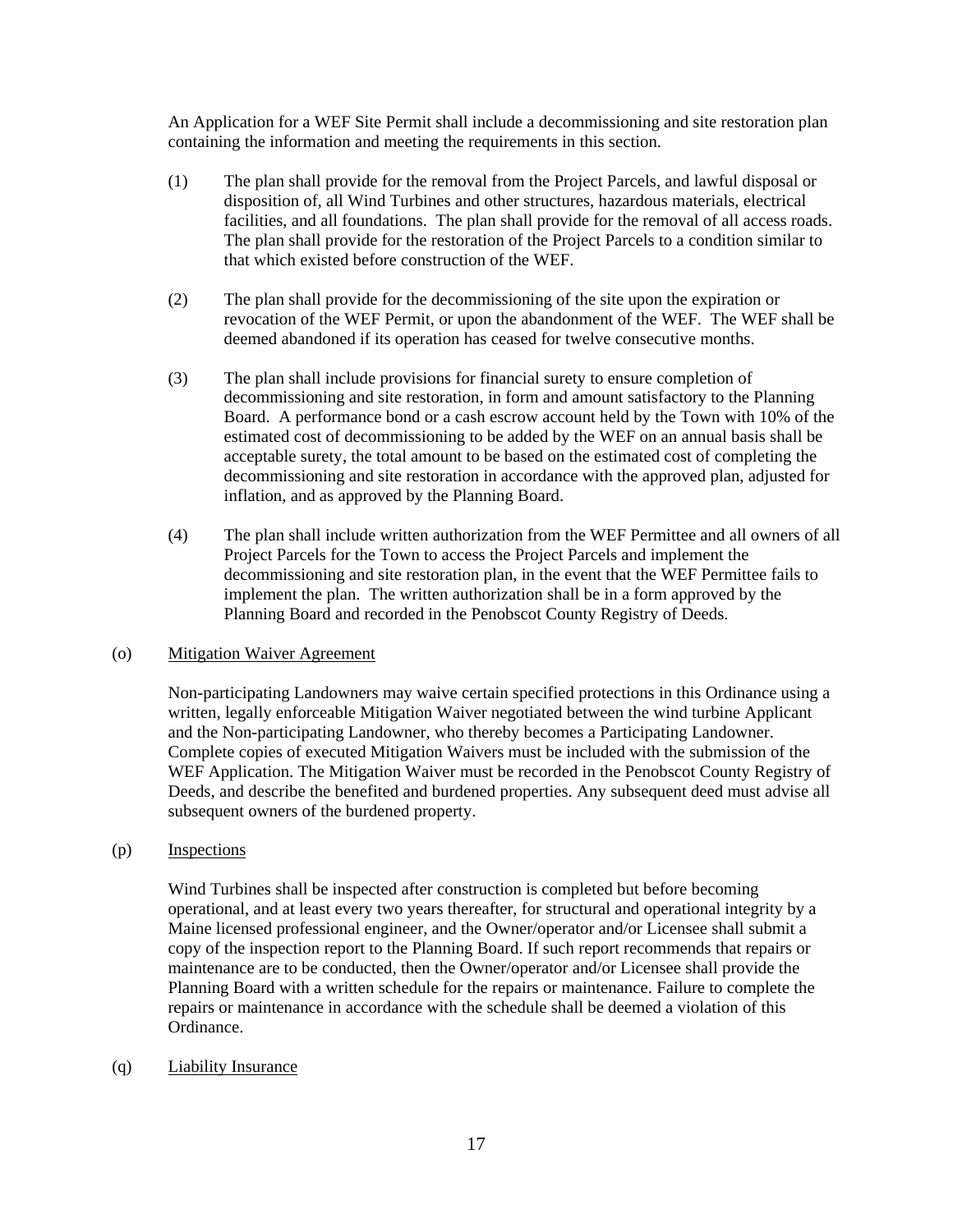The Applicant, Permittee, Owner/operator and Licensee, as applicable, shall maintain a current general liability policy for the WEF that covers bodily injury and property damage in an amount commensurate with the scope and scale of the WEF, and acceptable to the Planning Board, which acceptance shall not be unreasonably withheld. Certificates of insurance shall be provided to the Planning Board annually.

The policy must include the requirement that the Planning Board will be provided at least ten days notice by the policy provider in the case of cancellation or change to the policy. In addition, the Applicant, Permittee, Owner/operator and Licensee, as applicable, must inform the Planning Board of such changes.

- (r) Construction Codes
	- (1) All wiring shall be installed underground according to

 (a) The National Electrical Code, 2008 Edition, designated as "NFPA 70-2008" and published by the National Fire Protection Association, and any amendments and/or replacements thereof.

 (b) The National Electrical Safety Code, 2007 Edition, published by IEEE, and any amendments and/or replacements thereof.

 (c) IEEE Standard 142, "Grounding for Industrial and Commercial Power Systems", 2007 Edition, published by IEEE, and any amendments and/or replacements thereof.

(2) All construction shall be conducted in accordance with the International Building Code 2006, published by the International Code Council, Inc.

#### **Section VI - Operational License**

- (a) Applications for a WEF Operational License shall be submitted to the Planning Board.
	- (1) Where an Applicant is applying for a new or amended WEF Site Permit, the application for a WEF Operational License, or amended license, shall be submitted to the Planning Board in conjunction with the Site Permit application, and shall include the application form and the separate fee specified in Section (VII).
	- (2) Where an Applicant is applying for a WEF Operational License renewal, a new License as the result of transfer of ownership or operation, or reinstatement or modification of an Operational License, the Applicant shall submit an application form, a copy of the existing WEF Site Permit, and the fee specified in Section (VII).
- (b) The application for a WEF Operational License shall include the following items:
	- (1) The Applicant's name, address and phone number, and the name, address and phone number of the Owner/operator, if different;
	- (2) An emergency directory for the Owner/operator sufficient to allow the Town to contact the Owner/operator at any time;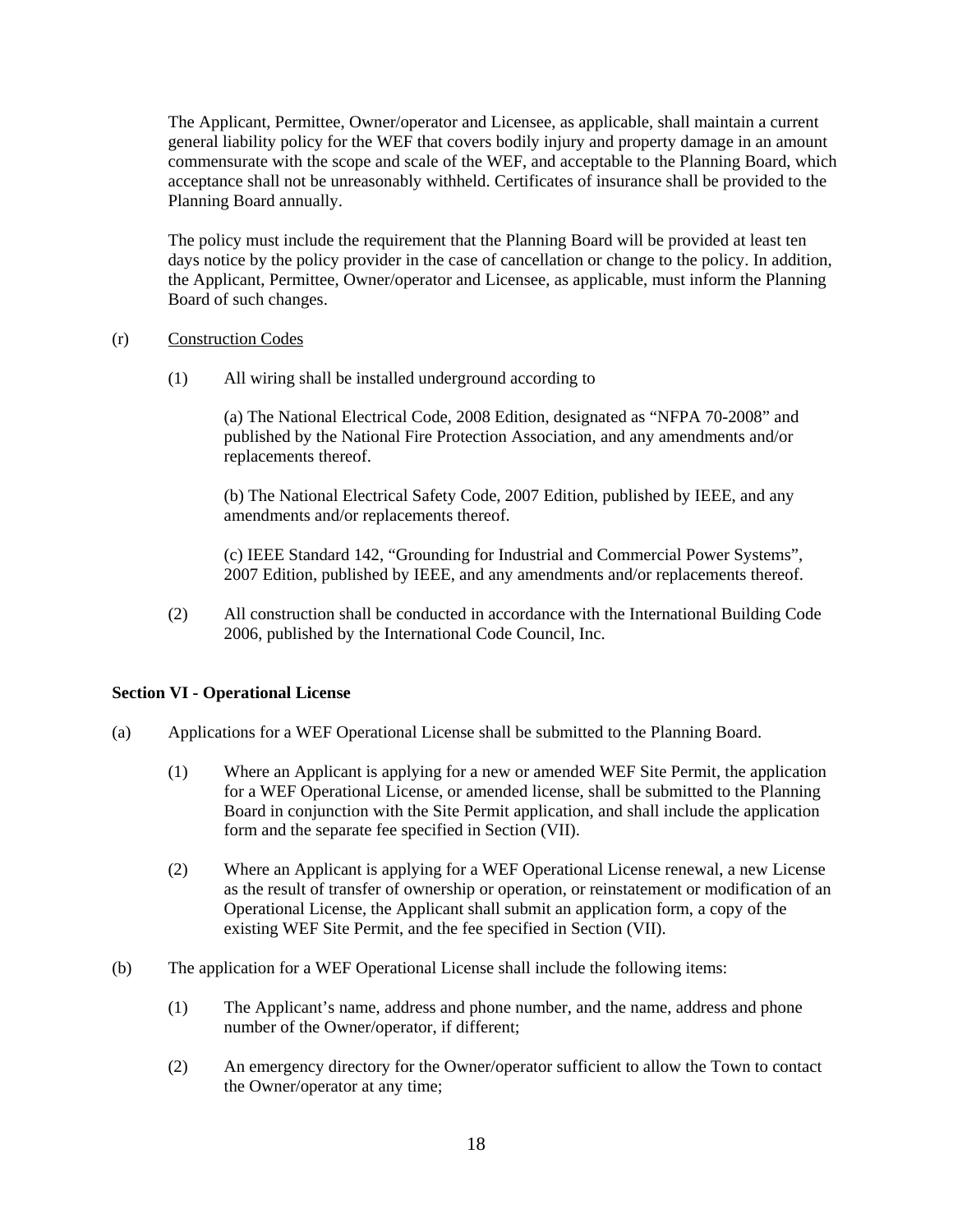- (3) Evidence of the Applicant's technical and financial ability to operate the WEF in accordance with this Ordinance, the Site Permit, and the Operational License;
- (4) For any Project Parcel that is not owned by the Applicant, a copy of any agreement(s) between the owner of the Project Parcel and the Applicant;
- (5) An updated security plan in accordance the requirements of Section  $(V)(k)$ ;
- (6) An updated fire prevention and emergency response plan in accordance with the requirements of Section (V)(l);
- (7) An updated emergency shutdown plan in accordance with the requirements of Section  $(V)(m);$
- (8) An updated decommissioning and site restoration plan in accordance with the requirements of Section (V)(n), including a transfer of financial surety rights from prior License holder;
- (9) Updated liability insurance information in accordance with the requirements of Section  $(V)(q)$ ; and
- (10) A signed statement from the Applicant that the Applicant agrees to assume full responsibility for complying with the provisions of this Ordinance and the Site Permit, including agreeing to continue or complete any duties and obligations of the former Operational License holder under this Ordinance or former Operational License, including, but not limited to, the requirement for post-construction sound measurements, post-construction stray voltage testing, wind turbine inspections, and submission to inspections.

Items (3) through (9) do not need to be duplicated if the Operational License is submitted in conjunction with an application for a Site Permit.

- (c) The Planning Board shall, with assistance from such staff, consultants, committees or commissions as it deems appropriate, determine whether the Application is complete. If an Application is not complete, then the Applicant shall be so advised, and no further action shall be taken by the Planning Board until a complete Application is received.
- (d) After the Planning Board determines that an Application is complete, the Planning Board shall determine whether the Application meets all requirements of this Ordinance. In determining whether the Application meets the requirements of this Ordinance, the Planning Board may obtain assistance from such staff and consultants as it deems appropriate. The Planning Board shall process the Application as soon as reasonable and feasible, given the complexity of the Application, other business facing the Town, staff and other resources, questions that arise during the review process, and other matters affecting the time needed to complete the review process.
- (e) If an Application is complete and meets all requirements of this Ordinance, and the Applicant has paid all fees and costs, then the Planning Board shall approve a WEF Operational License for the WEF. If an Application does not meet all requirements of this Ordinance or the Applicant has not paid all fees and costs, then the Planning Board may deny the Application or approve the Application with conditions that will assure compliance with this Ordinance. If an Application is approved with conditions, then a WEF Operational License for the WEF shall be issued when all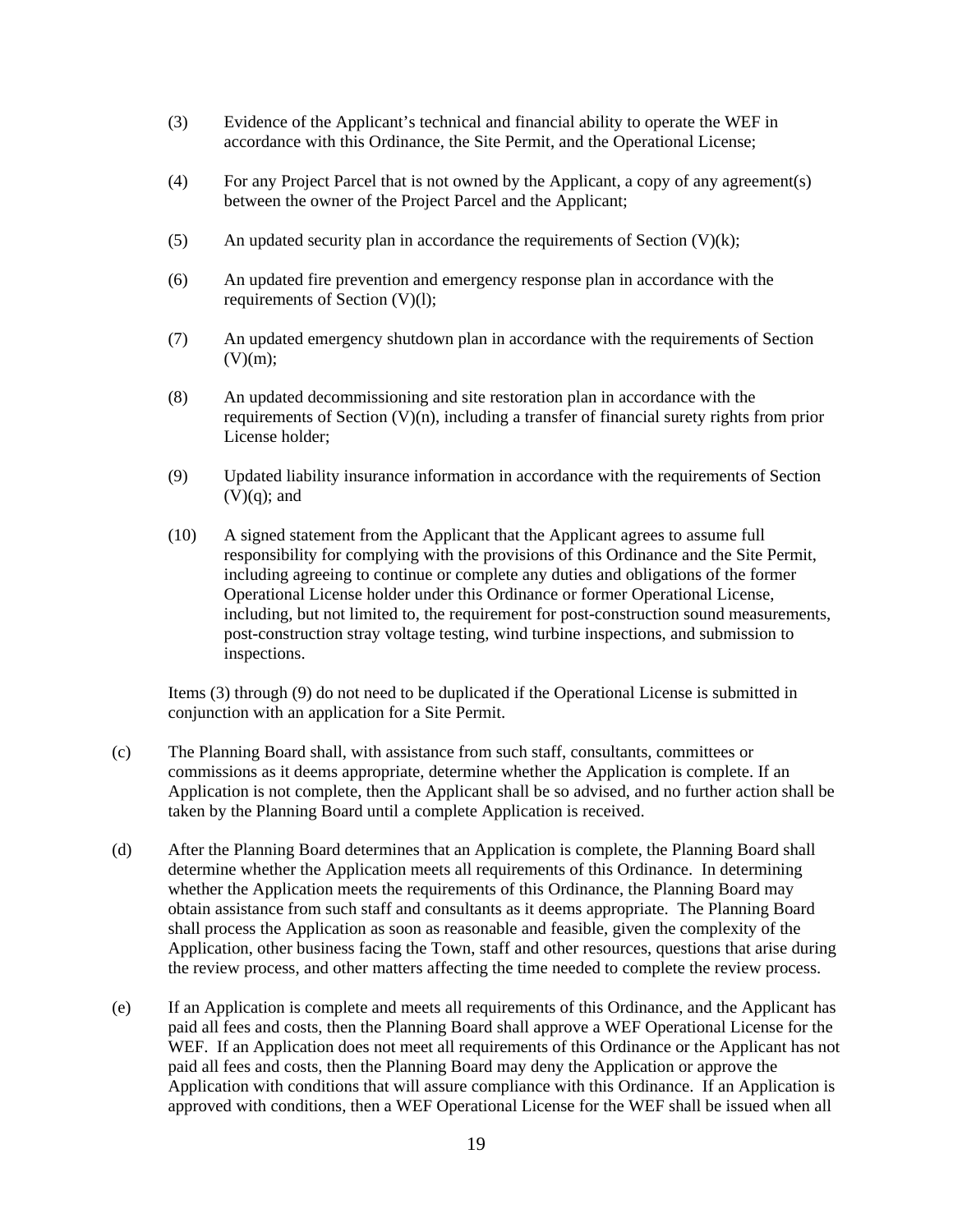conditions of approval have been satisfied, or, when the Planning Board deems appropriate under the circumstances, the Planning Board may issue a Temporary Operational License for up to 90 days.

### **Section VII - Fees and Costs**

- (a) Preliminary Cost Agreement. At the time an Application for a WEF Site Permit is filed with the Town, the Applicant shall execute for the benefit of the Town an agreement to pay and provide adequate surety guaranteeing payment of the cost of the investigation, review and processing of the Application, including without limitation by way of enumeration, legal, engineering, acoustical, planning, environmental, and staff administrative costs as provided in this Ordinance. The agreement shall provide for the establishment of an escrow account and cash deposit to be provided by the Applicant in an amount deemed sufficient by the Planning Board to begin review under this Ordinance. The Town may use the funds in the escrow account in connection with the application review as allowed by this Ordinance. In the event that the cash deposit in escrow is insufficient to complete the review, the Town shall notify the Applicant that additional funds are necessary and of the amount reasonably believed necessary to complete the review, and the Applicant shall provide the additional funds. The Planning Board shall not begin processing, or in the case of where additional funds are requested, shall not continue processing, the Application until the preliminary cost agreement is approved and signed and until the required surety, or additional surety, and/or funds, are provided to the Town.
- (b) The application fee for a Site Permit shall consist of a base application fee of \$2,500.00, plus \$100.00 for every WT included in the project.
- (c) The application fee for an Operational License is \$1,000.
- (d) The annual fee for an Operational License is \$250.00.

## **Section VIII - Expiration of Site Permit Approval and WEF Operational License**

- (a) If on-site construction of a WEF is not significantly commenced within one year of the date of issue of a Site Permit, the Site Permit shall automatically lapse and become null and void. If an approved WEF is not completed within 30 months after a Site Permit is issued, then the Site Permit shall expire, and the Applicant must reapply. The Planning Board may, for good cause shown, grant a one-time extension of up to six months for either start of construction or completion of construction provided such request is submitted prior to the lapse or expiration of the Site Permit.
- (b) A WEF Operational License issued under this Ordinance shall expire twenty years after the date it is issued, unless earlier terminated.
- (c) A WEF Operational License shall be deemed abandoned if its operation has ceased for twelve consecutive months. An Operational License expires immediately upon abandonment.
- (d) A WEF Operational License shall automatically terminate upon transfer of ownership or operation of the WEF. The proposed new owner or operator shall be required to obtain a new Operational License, which must be in place prior to the transfer of ownership or operation of the WEF.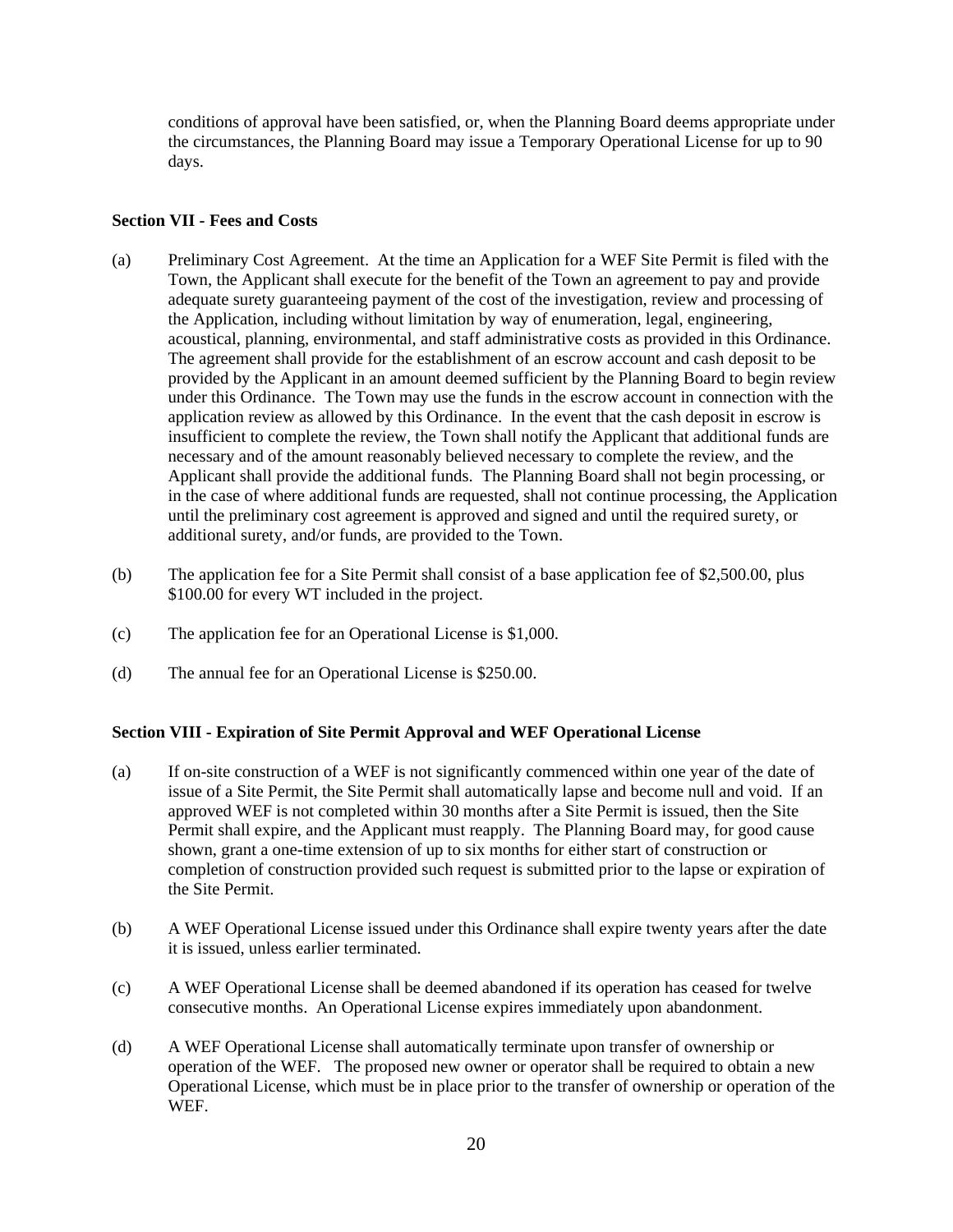(e) A WEF Operational License shall automatically terminate upon any amendment to a Site Permit other than a minor change approved by the Planning Board in accordance with Section  $V(b)(2)$ .

#### **Section IX - Violations, Complaints and Penalties**

- (a) Violations of This Ordinance. It shall be unlawful to construct or operate any WEF or part thereof in violation of any provision of this Ordinance, a WEF Site Permit, or a WEF Operational License; any violation thereof is punishable, upon conviction, in accordance with 30-A M.R.S.A. § 4452(3), and shall include attorneys fees and a penalty to address economic benefit as provided in 30-A M.R.S.A. § 4452(3)(D) and (H). All fines assessed under this Ordinance shall inure to the benefit of the Town of Dixmont . Each day a violation exists or continues shall constitute a separate offense.
- (b) Complaints and Modification, Revocation or Suspension. The Planning Board shall retain continuing jurisdiction to modify, suspend or revoke all WEF Operational Licenses in accordance with this section. Such authority shall be in addition to the Town's authority to prosecute violations and take other enforcement action.
	- (1) In this section, "violation" means a violation of this Ordinance, or a violation of a WEF Site Permit issued under this Ordinance, or a violation of a WEF Operational License.
	- (2) Any resident of the Town, real property tax-payer to the Town, or Town official may file a written complaint with the Town Clerk alleging that a WEF Permittee, Owner/operator or Licensee has committed or is committing a violation. Such complaints shall be forwarded to the Planning Board.
	- (3) The Planning Board shall preliminarily review the complaint. In connection with its preliminary review, the Planning Board may require the Code Enforcement Officer or other person or persons to conduct such investigations and make such reports as the Planning Board may direct. The Planning Board may request information from the WEF Permittee, Owner/operator and/or Licensee, the complainant, and any other person or entity to assist with its preliminary review.
	- (4) Following its preliminary review, the Planning Board may:
		- A. Dismiss the complaint;
		- B. Refer the complaint to the Town attorney for prosecution; or
		- C. Conduct a public meeting to determine whether the alleged violation(s) have occurred, and what remedial action should be taken. Prior to such meeting, notice of the meeting shall be given to the WEF Permitee, Owner/operator, Licensee, as applicable, and the complainant. The WEF Permittee, Owner/operator, Licensee, as applicable, and the complainant, and any other person, may appear at the meeting and may offer testimony and other relevant evidence, and may be represented by any attorney. If the Planning Board concludes that violations have occurred, the Planning Board shall: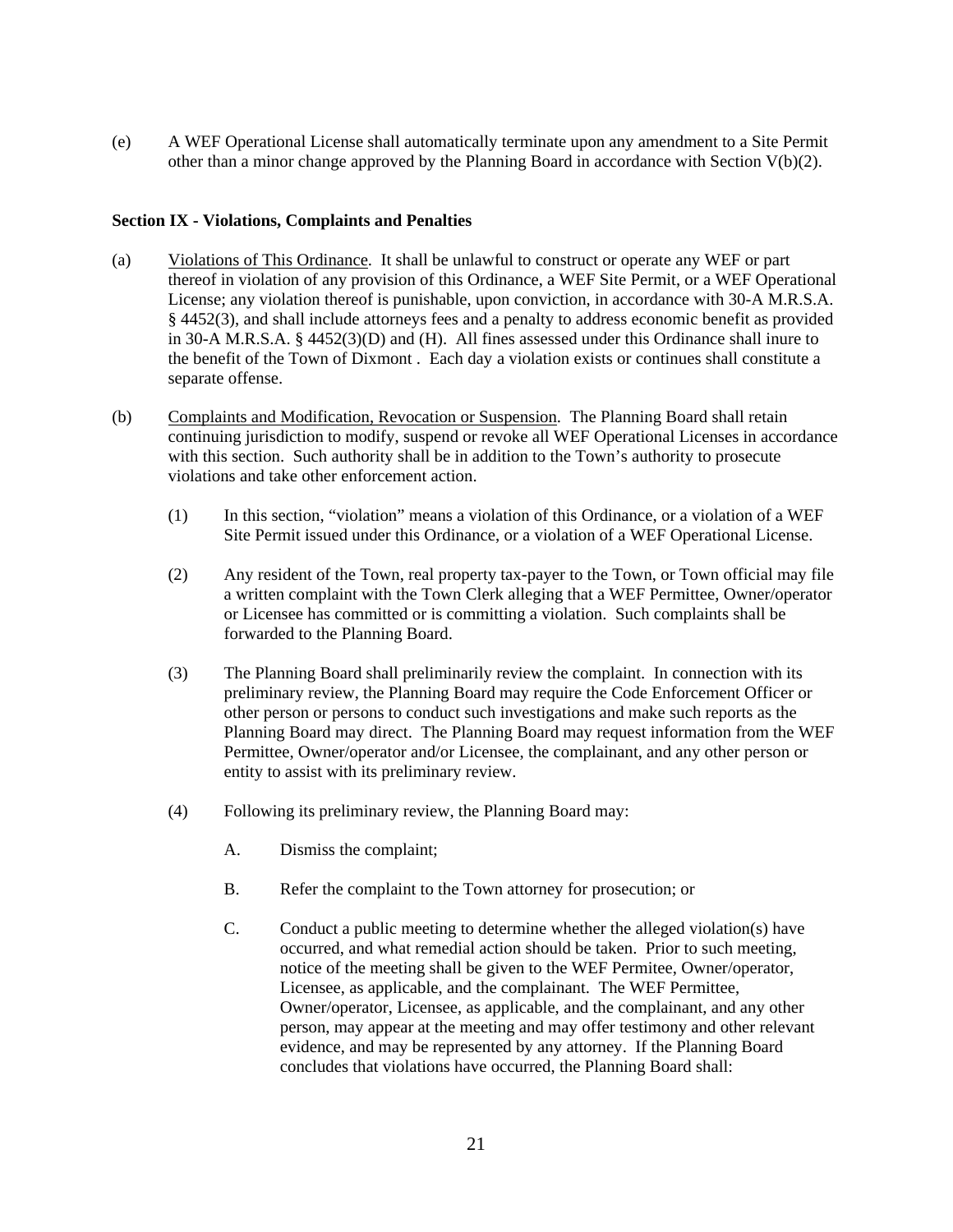- i. Impose conditions on the WEF Site Permit, Owner/operator and/or Licensee to the extent reasonably necessary to discontinue the violation(s) or avoid any recurrence thereof; or
- ii. Recommend to the Select Board that the matter be referred to the Town's attorney for prosecution seeking that the WEF Site Permit and/or Operational License be suspended until such time as the WEF Permitee, Owner/operator and/or Licensee presents and implements a plan, satisfactory to the Planning Board that will discontinue the violation(s) or prevent any recurrence thereof, and meets such further conditions as the Planning Board deems appropriate to discontinue and prevent further violations; or
- iii. Recommend to the Select Board that the matter be referred to the Town's attorney for prosecution seeking that the WEF Site Permit and/or Operational License be revoked and that decommissioning of the WEF be directed, if the Planning Board concludes that no reasonable modification can be made to the WEF to discontinue or prevent violations; or
- iv. Refer the matter to the Select Board and Town's attorney for prosecution, subject to Planning Board and Select Board approval; or
- v. Take no action, if the Planning Board concludes that no further action is needed to discontinue or prevent violations, and that prosecution is unwarranted.
- D. Following any such hearing, the Planning Board's written decision shall be furnished to the WEF Permitee, Owner/operator and/or Licensee, as applicable, and to the complainant.
- E. An appeal from the decision of the Planning Board may be taken to the Appeals Board by the WEF Permittee, Owner/operator or Licensee, or a complainant. Such appeal must be in writing and must specify the grounds thereof, and must be filed with the Town Clerk within 30 days after the final action of the Planning Board. The Town Clerk shall provide any appeal to the Appeals Board. The Appeals Board shall fix a reasonable time for the hearing of the appeal, and shall give public notice thereof as well as due notice to the WEF Permitee, Owner/operator and/or Licensee, as applicable, and the complainant. The action of the Planning Board shall be sustained unless the Appeals Board, by a favorable vote of the majority of all members of the Appeals Board, reverses or modifies the Planning Board's determination.
- F. An appeal from a decision of the Board of Appeals shall be made to Superior Court in accordance with M.R.Civ.P. 80B.

## **Section X - Maintenance, Amendments, and Miscellaneous Requirements**

(a) A WEF shall be constructed, operated, and maintained, and repaired in accordance with the approved Site Permit, Operational License, and this Ordinance. Where a standard or requirement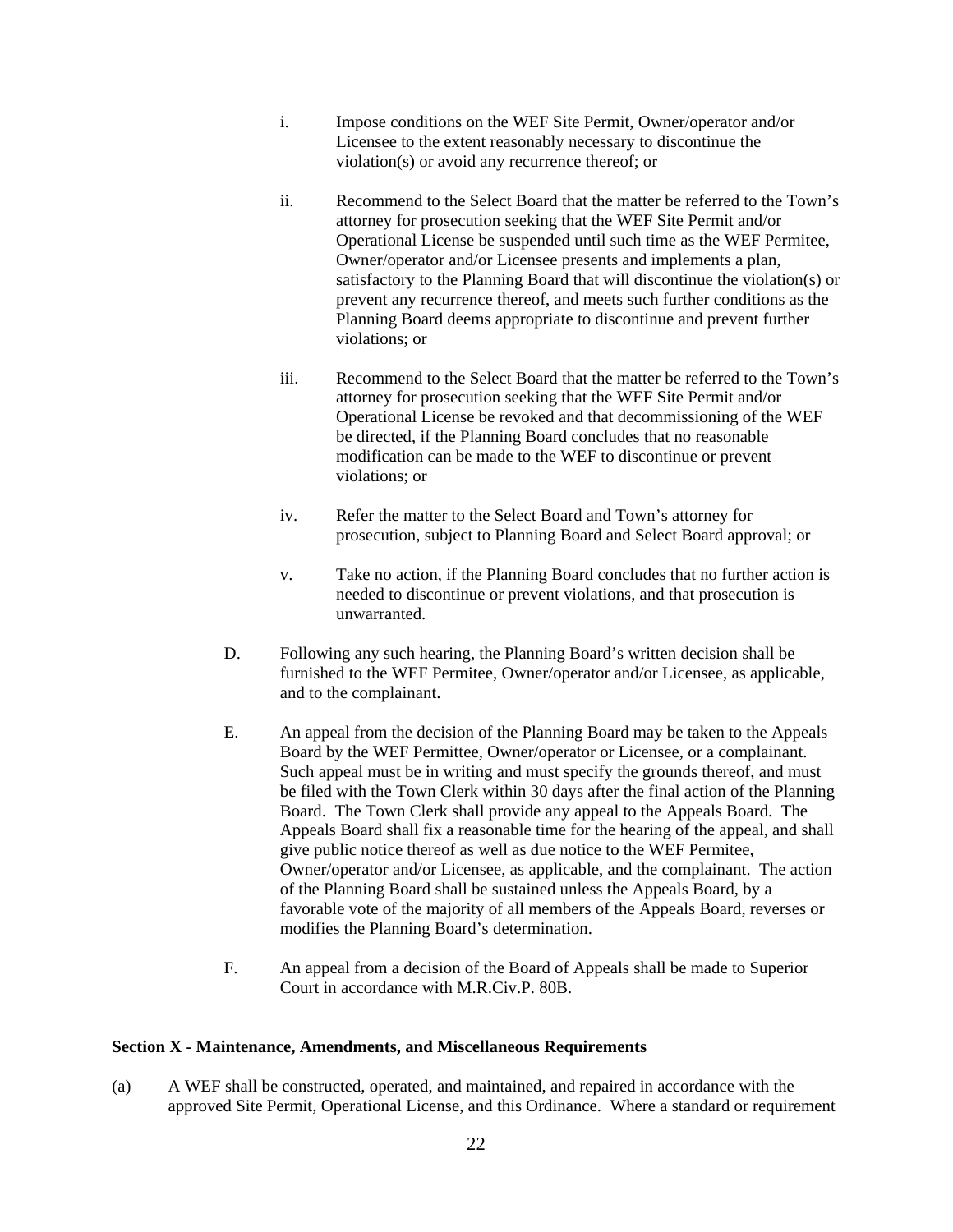is not provided by either this Ordinance, the WEF Site Permit or the WEF Operational License, the WEF Permittee and Licensee shall comply with Good Utility Practices.

- (b) All components of the Wind Turbine Project shall conform to relevant and applicable local, state and national building codes.
- (c) A WEF Permittee may apply to the Planning Board for changes to a WEF Site Permit or Operational License. The Application shall describe the requested change or changes. The Planning Board shall review the Application and determine what provisions of this Ordinance and Appendix will apply to the Application. The Application will then be processed in accordance with all provisions of this Ordinance deemed to be applicable by the Planning Board. The provisions of Section (VII), together with all other instances where this Ordinance outlines financial obligations of the Applicant, Permitee, Owner/operator and Licensee shall apply to any Application for changes to a WEF Site Permit or Operational License. An Application for changes will be required for any significant modification to the approved WEF Permit, including, but not limited to: any change in the number of WTs; any change in WT height, location, design, or specification; or any substantive change to any required plan or insurance coverage.
- (d) The WEF Permitee, Owner/operator and/or Licensee, as applicable, shall notify the Town of any extraordinary event as soon as possible, and in no case more than 12 hours after the event. "Extraordinary events" shall include but not be limited to tower collapse, catastrophic turbine failure, fires, leakage of hazardous materials, unauthorized entry to the tower base, thrown blade or hub, any injury to a Facility worker or other person that requires emergency medical treatment, or other event that impacts the health and safety of the Town or its residents.
- (e) Approval of a WEF Permit under this Ordinance does not exempt an Applicant from obtaining other applicable permits from the Town of Dixmont, such as building, electrical, plumbing and shoreland zoning permits, as applicable, or any applicable state or federal permit.

#### **Section XI - Severability; Conflicts with Other Ordinances, Laws, and Regulations; Appeal**

- (a) If any section, subsection, sentence, clause or phrase of this Ordinance is for any reason held to be invalid or unconstitutional by reason of any decision of any court of competent jurisdiction, such decision shall not affect the validity of any other section, subsection, sentence, clause or phrase or part thereof. The Town hereby declares that it would have passed this Ordinance and each section, subsection, sentence, clause, phrase or part thereof even if any one or more sections, subsections, sentences, clauses, phrases or parts thereof may be declared invalid or unconstitutional.
- (b) Whenever a provision of this Ordinance conflicts with or is inconsistent with another provision of this Ordinance or of any other Town Ordinance, or Federal or State of Maine rule, regulation or statute, the more restrictive provision shall apply.
- (c) Except as provided in Section  $(IX)(b)(4)(E)$ , an aggrieved party may appeal a decision of the Planning Board to Superior Court in accordance with M.R.Civ.P. 80B.

#### **Section XII - Ethical Standards**

(a) Transparency, Public Participation and Highest Ethical Standards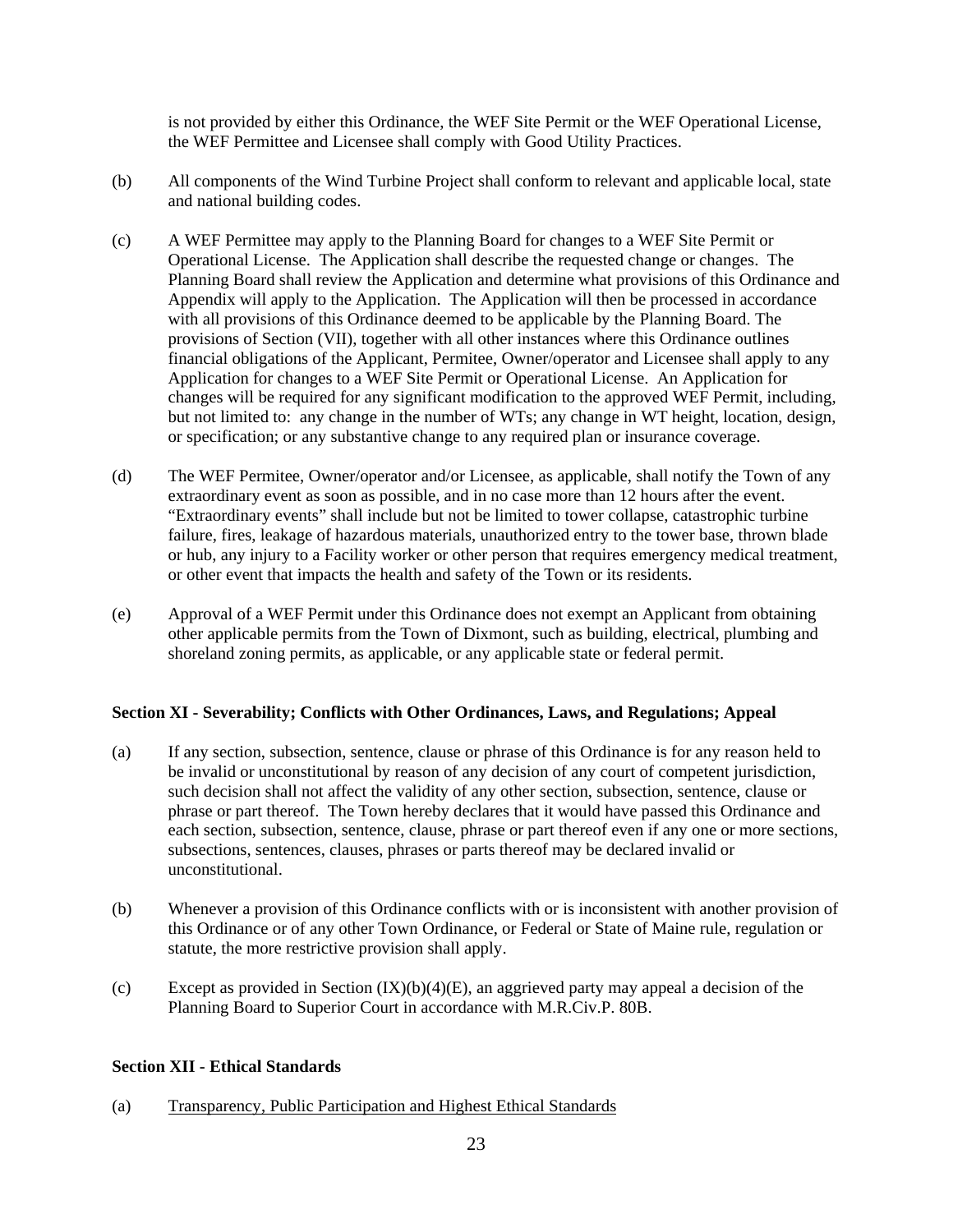All public deliberations and decisions regarding Wind Energy Facilities shall be conducted in an open, transparent manner that encourages the broadest public participation and adherence to the highest ethical standards.

### (b) Public Access

All deliberations concerning Wind Energy Facility Projects, whether in writing or conducted verbally, by the Planning Board, Selectman, Appeals Board, and any other subcommittees or working groups of the afore mentioned bodies shall fully comply with the letter and spirit of State law regarding Freedom of Access pursuant to Title 1; Chapter 13; Subchapter 1. Specifically, all deliberations regarding Wind Energy Facilities between members of the Planning Board, Selectmen, Appeals Boards and any subcommittees and working groups shall be conducted at public meetings for which notice has been duly given. Exceptions will be made only for: 1) appropriately recorded and executed executive sessions; and 2) communicating the minimal information necessary to set up and facilitate public meetings. Minutes of deliberations and decisions concerning Wind Energy Facilities will be maintained and filed in the Dixmont Town Office. Copies of all correspondence and e-mails will be made available to the public with the exception of those publically identified and disclosed as being subject to "attorney-client privilege" by the Town attorney. All documents, correspondence and e-mails generated by consultants on behalf of the Planning Board, the Selectmen, Appeals Board, their subcommittees and working groups shall be part of the public record.

## (c) Conflicts of Interest

The process to develop and permit Wind Energy Facility Projects shall be governed by a strict ethical code for conflicts of interest. No elected or appointed Town official or Town employee, their immediate family members, or their employees, who has a conflict of interest shall be directly or indirectly involved in the planning process or decision-making process for Wind Energy Facility Projects. Conflicts of interest include, but are not limited to:

- (1) having right, title or interest in a Project Parcel;
- (2) having a financial arrangement with an individual or company which derives income from the development of wind energy, including a signed Mitigation Waiver with financial remuneration;
- (3) serving as a paid representative of an individual or company which derives income from the development of wind energy, or a written or verbal promise for future employment or contracts from a wind development company;
- (4) being directly or indirectly affiliated as an Applicant with a pending Application for a Wind Energy Facility Project;
- (5) knowing that there is a substantial opportunity to accept bids, receive remuneration, or employment valued at greater than \$1,000 on behalf a wind development company.

Individuals with a conflict of interest must identify the conflict of interest and recuse themselves from all direct and indirect planning and decision-making regarding Wind Energy Facility Projects, with the exception of voting and debating as a private citizen at any public meeting and public hearings.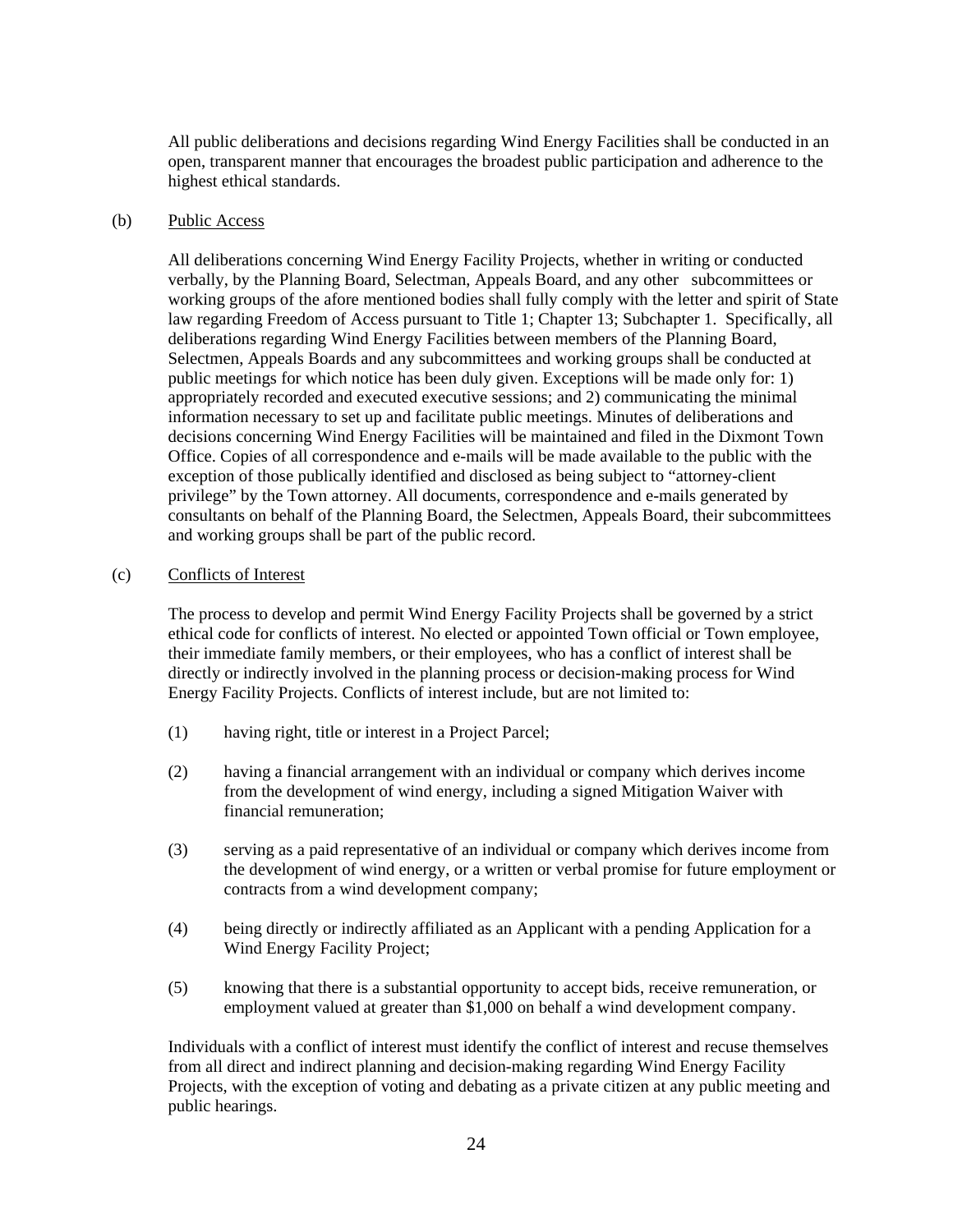## **Section XIII - Effective Date**

This Ordinance shall take effect immediately upon passage.

## **Appendix**

## (a) Introduction

The purpose of this Appendix is to describe the requirements for pre-construction and postconstruction sound and vibration monitoring. Determining the sound and vibration impacts is a highly technical undertaking and requires a serious effort in order to collect reliable and meaningful data for both the public and decision-makers.

This protocol is based in part on criteria published in American National Standards S12.9 - Quantities and Procedures for Description and Measurement of Environmental Sound, and S12.18 for the measurement of sound pressure level outdoors. Where there are differences between the procedures and definitions of this document and ANSI standards, this document shall apply. Where a standard's requirements may conflict with other standards or with this document, the most stringent requirements shall apply. IEC 61400-11 procedures are not suitable for enforcement of these requirements except for the presence of tones.

## (b) Instrumentation

All instruments and other tools used to measure audible, inaudible and low frequency sound shall meet the requirements for ANSI or IEC Type 1 Integrating Averaging Sound Level Meter with one-third octave band analyzer with frequency range from 6.3 Hz to 20k Hz and capability to simultaneously measure dBA LN and dBC LN. The instrument must also be capable of measuring low level background sounds down to 20 dBA, and must conform, at a minimum, to the requirements of ANSI S1.43-1997. Measurements shall only be made with the instrument manufacturer's approved wind screen. A compatible acoustic field calibrator is required with certified  $\pm$  0.2 dB accuracy. Portable meteorological measurement requirements are outlined in ANSI S12.9 Part 3 and are required to be located within 5 meters of the sound measuring microphone. The microphone shall be located at a height of 1.2 to 1.5 meters for all tests unless circumstances require a different measurement position. In that case, the reasons shall be documented and include any adjustments needed to make the results correspond to the preferred measurement location.

## (c) Pre-construction Sound Measurement and Study

An assessment of the sound environment in the area surrounding the proposed WEF is necessary in order to predict the impact of a proposed project. The following guidelines shall be used in developing an estimate of an area's pre-construction sound environment. All testing is to be performed by a Qualified Independent Acoustical Consultant chosen by the Planning Board. The Applicant may file objections detailing any concerns it may have with the Planning Board's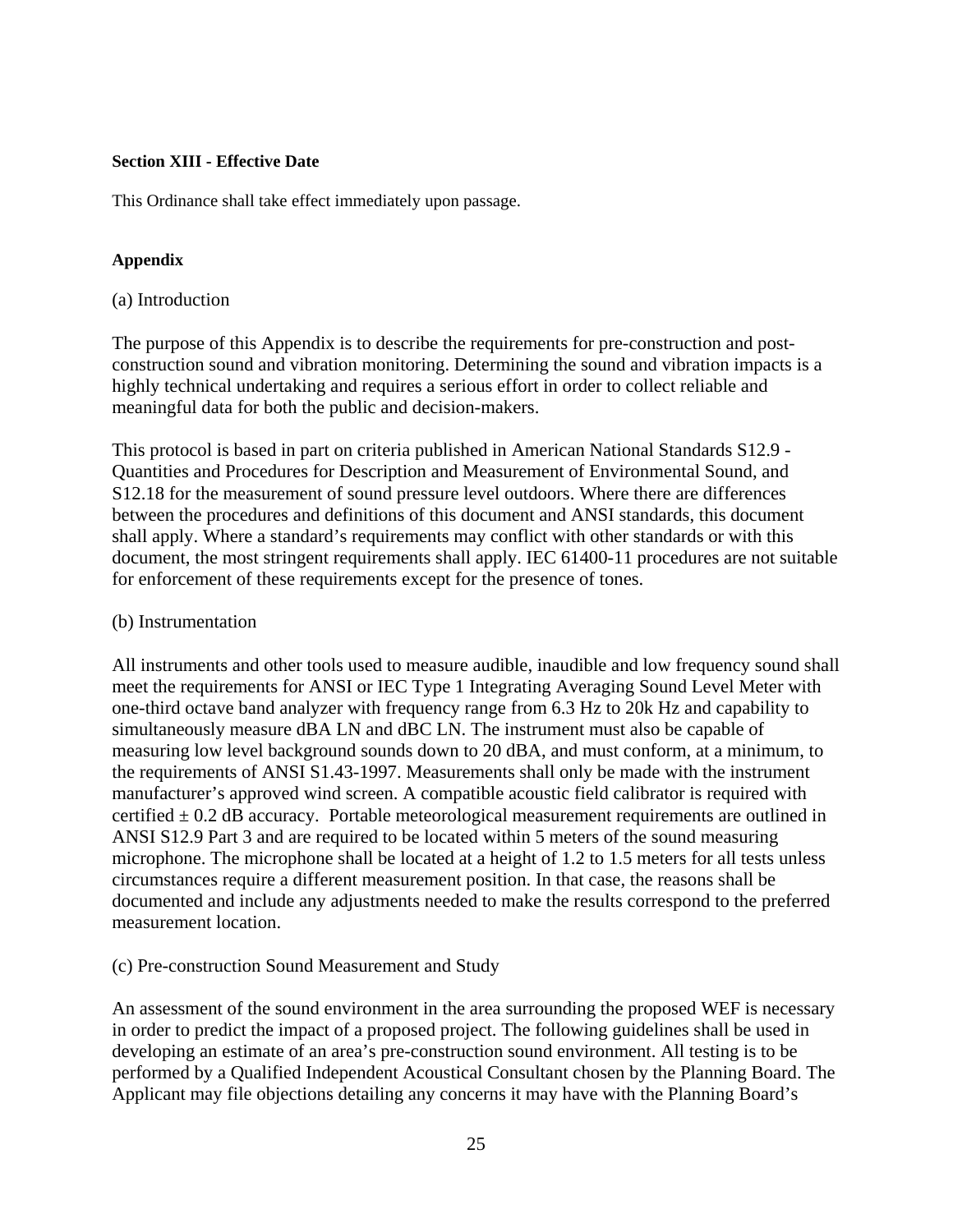selection. These concerns will be addressed in the study. Objections must be filed prior to the start of the sound study. Test results and the study will be reported to the Planning Board.

(1) Location of Measurement Points for Pre-construction Sound Measurement

Sites to be used as Measurement Points shall be selected as follows.

A. Sites should not be located near large objects, such as buildings. The distance to buildings or other structures should be twice the largest dimension of the structure, if possible.

B. The sites shall include those locations anticipated to have the highest sound emissions of the proposed WEF.

C. The sites shall include those locations where the background soundscape is quietest.

D. The sites shall include locations along the property line(s) of Project Parcel(s) and Participating Parcel(s). The intent is to anticipate the locations along the property line(s) that will receive the highest sound emissions. The Applicant and the owner of relevant Project Parcel(s) and Participating Parcel(s) must provide access to allow measurements to be taken. The Permit will not be approved if such access is refused. Mitigation Waivers for any parcel(s) do not eliminate the requirement that access be provided.

E. The sites shall include locations selected to represent the sound level at all Sensitive Receptors located within 1.5 miles of the boundaries of the proposed WEF.

F. Sites shall be located with the assistance of the Planning Board and property owner(s).

G. Additional sites may be chosen by the Consultant conducting the study if these sites will improve the accuracy of the study's conclusions.

(2) Conditions under which Measurements are to be Taken

At each Measurement Point, information will be gathered under the conditions specified.

A. The duration of each measurement shall be ten continuous minutes for each quantity listed in Part c(3)A, below, at each location. Longer-term tests are not appropriate. In most cases, it should be possible to derive all values described in Part c(3)A from a single ten minute sample. The duration must include at least six minutes that are not affected by transient sounds from near-by and non-natural sources. Multiple ten minute samples over longer periods may be used to improve the reliability, in which case the quietest ten minute sample will be used.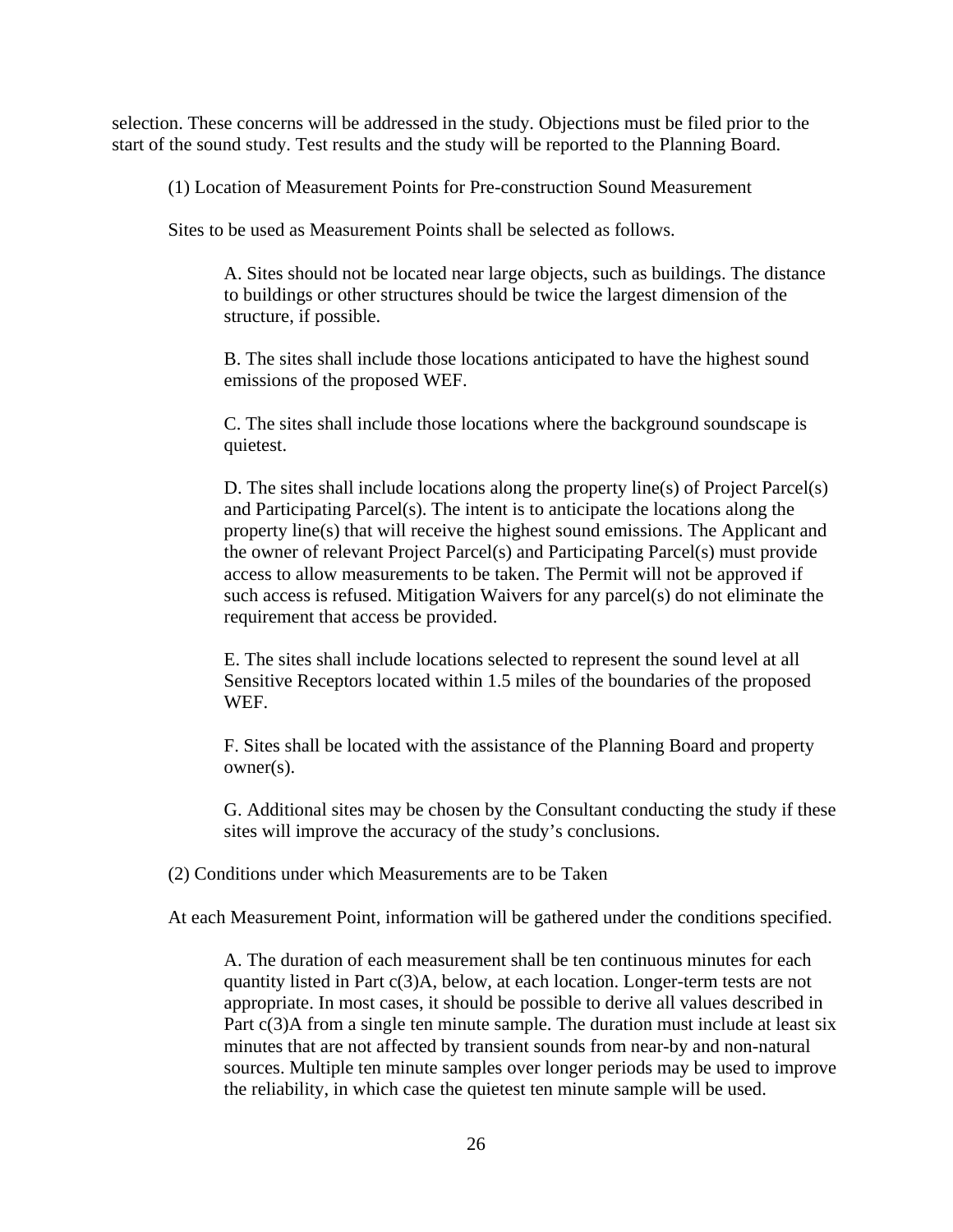B. Measurements shall be taken during the times of day and night expected to be have the quietest background sound level, as appropriate for the site. The preferred nighttime testing time for background sound levels is from 10 pm until 4 am. If circumstances indicate that samples should be taken at a different time, then the test may be conducted at an alternate time, if approved by the Planning Board.

C. Measurements must be made on a week-day of a non-holiday week. Week-end measurements may be taken at selected sites where there are weekend activities that may be affected by WT sound.

D. Measurements must be taken at 1.2 to 1.5 meters above the ground and at least 15 feet from any reflective surface, following ANSI S12.9 Part 3 protocol together with any other requirements found in this Ordinance.

E. Measurements taken when the wind speeds exceed two meters per second (4.5 miles per hour) at the microphone location are not valid. A windscreen of the type recommended by the monitoring instrument manufacturer must be used for all data collection.

F. All elements of any pre-existing WEF, whether operated by the current Applicant or some other party, must be turned off for the duration of background sound level measurements. Willingness of the Applicant to abide by this condition for any future Applicants is a requirement of Permit approval.

(3) Quantities to be Measured

At each Measurement Point, the following information will be gathered, at a minimum, and provided as part of the Study.

A.  $L_{eq}$ ,  $L_{10}$  and  $L_{90}$ , each to be given in dBA and in dBC.  $L_{90}$  is the value for the quietest continuous minute of a continuous ten minute period,  $L_{10}$  is the value for the loudest continuous minute of a continuous ten minute period, and  $L_{eq}$  is the average value over the entire ten minute period. To distinguish these values from their post-construction counterparts, these values may be denoted  $L_{eq}(pre)$ ,  $L_{10}(pre)$  and  $L_{90}(pre)$ , with an "A" or a "C", depending on the weight. For instance,  $L_{10}A$ (pre) means the A-weighted preconstruction measurement of  $L_{10}$ . The ten minute period shall be considered invalid if either

i.  $L_{10}A$  minus  $L_{90}A$  is greater than 10 dBA; or

ii.  $L_{10}C$  minus  $L_{90}C$  is greater than 15 dBC.

B. One-third octave band sound pressure levels, averaged over each ten minute sample.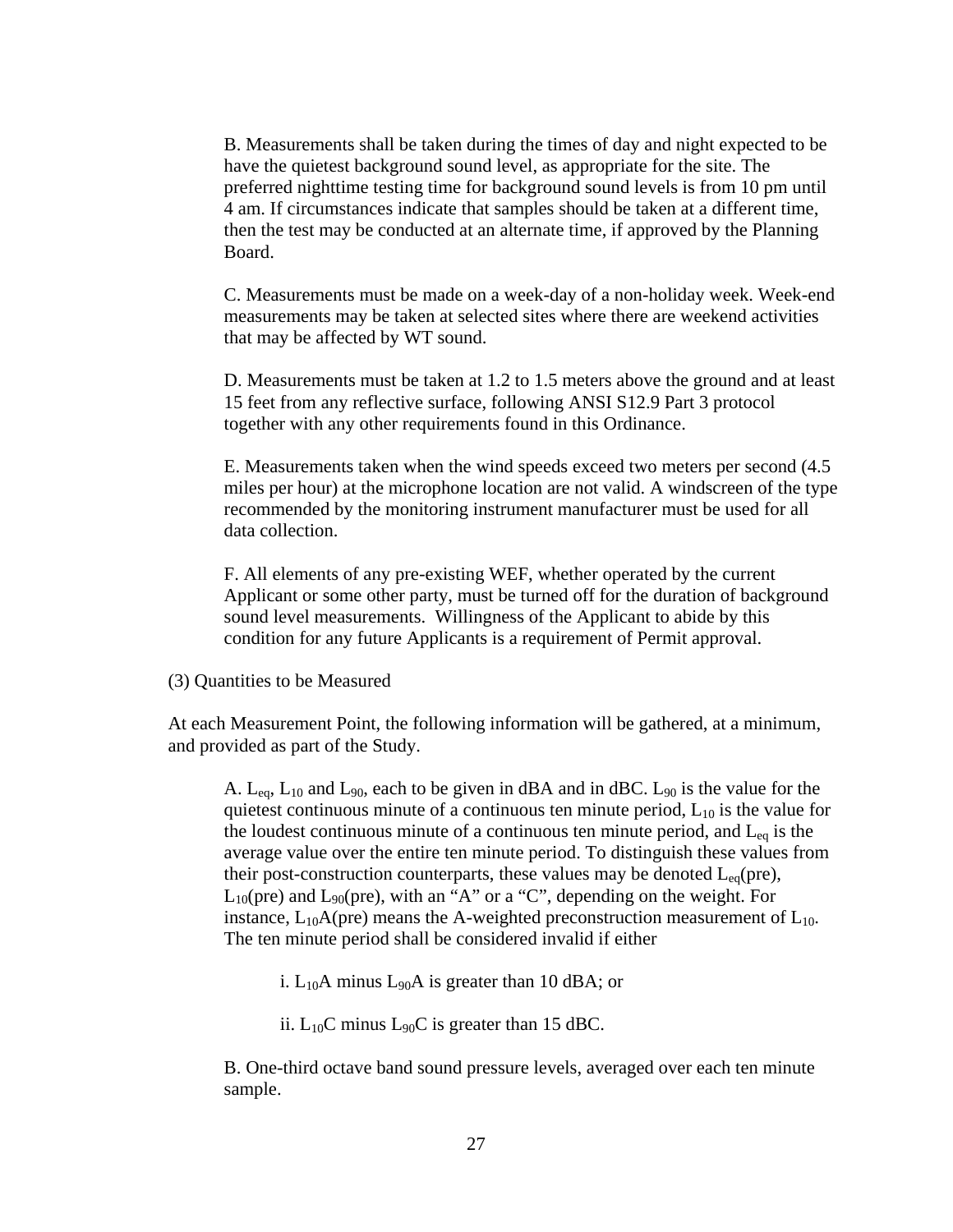C. A narrative description of any intermittent sounds registered during each measurement.

D. A narrative description of the steady sounds that form the background soundscape.

E. Digital recording of all data, sampled at a rate of at least 44,100 Hz with signed 16 bit Pulse Code Modulation, as described in IEC 60908, and measured using a recording instrument meeting ANSI S1.4. This may be augmented with video recordings.

F. Wind speed and direction, humidity and temperature, together with the corresponding information from the nearest ten meter weather reporting station.

(4) Information to be supplied by the Applicant

The Applicant must provide the following information.

A. The make and model of all WT units to be installed in the WEF.

B. The sound power of all WT units to be installed in the WEF, expressed in watts, and abbreviated as  $L<sub>W</sub>$ . This information must have been determined for the WT manufacturer under laboratory conditions specified by IEC 61400-11, and provided to the Applicant. It cannot be assumed that these values represent the highest sound output for any operating condition; they reflect the operating conditions necessary to meet the IEC 614100-11 requirements. The lowest frequency for acoustic power  $(L_W)$  required in IEC 61400-11 is 50 Hz. This Ordinance requires wind turbine certified acoustic power  $(L<sub>W</sub>)$  levels at rated load for the total frequency range from 6.3 Hz to 10,000 Hz, in one-third octave frequency bands tabulated to the nearest 0.1 dB.

C. Any additional information that the Consultant reasonably deems necessary to fulfill the requirements in Part  $c(5)$ , below.

D. The burden is on the Applicant to provide sufficient information to establish that operation of the WEF will meet the requirements of this Ordinance.

(5) Required Elements of the Study

The purpose of the study is, first, to establish a consistent and scientifically sound procedure for evaluating existing background levels of audible and low-frequency sound; and, second, to determine whether the proposed WEF will meet the conditions set forth in Section (V) The characteristics of the proposed WEF and the features of the surrounding environment will influence the design of the study. Site layout, types of WES/WT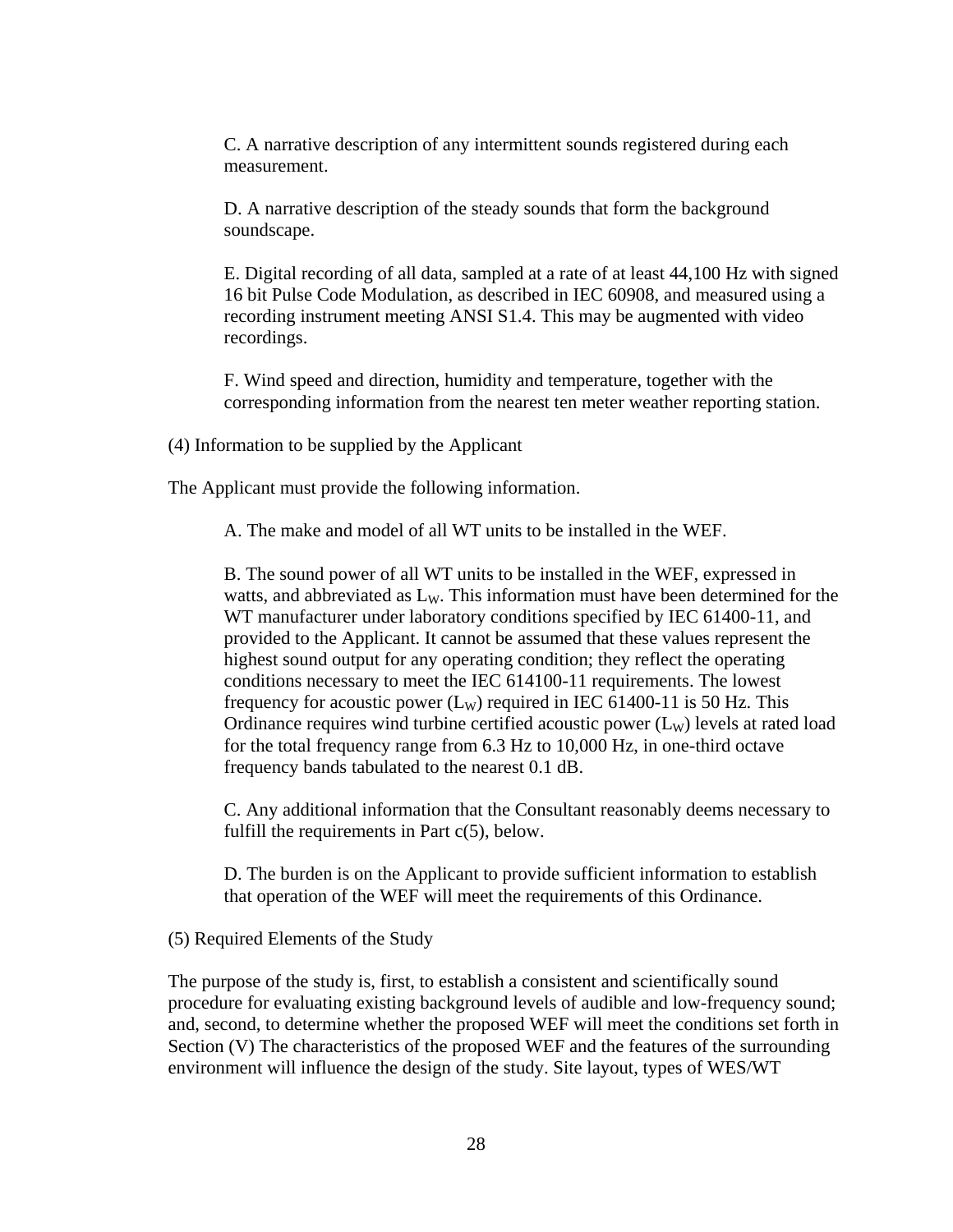selected and the existence of other significant local audible and low frequency sound sources and Sensitive Receptors should be taken into consideration.

Determining whether the proposed WEF will meet the conditions set forth in this Ordinance requires that the Consultant predict the postconstruction sound level of the proposed WEF. At each Measurement Point, the Consultant must estimate values for  $L_{90}$ ,  $L_{10}$  and  $L_{eq}$ , both A-weighted and C-weighted, for a total of six values at each Measurement Point. These pre-construction estimates of the post-construction sound level will be denoted  $L_{90}(\text{post})$ ,  $L_{10}(\text{post})$  and  $L_{eq}(\text{post})$ , each of which may have an "A" or a "C" to indicate the method of weighting.

In determining these post-construction values, the Consultant should assume worst-case conditions for producing sound emissions. The assumed wind speed shall be the speed that results in the worst-case (i.e., highest) dBA and dBC sound levels in the area surrounding the WEF. The wind direction shall be taken to be the dominant wind direction in each season. If other wind directions may cause levels to exceed those of the predominant wind direction at Sensitive Receptors, then these levels and conditions shall be considered in the Study. To accommodate enforcement under weather conditions where this is a significant difference between the wind speed at ground-level and at hubheight, any predictive model shall assume that the winds at hub-height are sufficient for the highest sound emission, even though the enforcement tests will be with ground-level wind speeds of ten miles per hour or less.

In the event that there are several pending Permit Applications, or preexisting  $WEF(s)$ , the estimated post-construction values shall be the combined predicted output of all proposed or existing WEFs. All of these WEFs will be treated using the same methodology to arrive at combined value for the predicted post-construction sound level.

Each additional WEF adds to the sound-burden of a community. If the contribution to sound levels of a proposed WEF, together with the sound generated by pre-existing WEFs would raise sound levels beyond the limits of this Ordinance, then the proposed WEF will not be approved.

At a minimum, the study shall include the following information, and meet the following requirements.

A. The study shall address conditions in all four seasons, and it is required that measurements be taken at each Measurement Point at least once in each of the four seasons. The quietest period of each season should be chosen for measurement.

B. The study may be based on computer models, but shall include a description of all assumptions made in the model's construction and algorithms. This description must be sufficient to allow an independent third party to verify the conclusions of the study. If the model does not consider the effects of wind direction, worst-case weather, operating conditions, geography of the terrain, and/or the effect of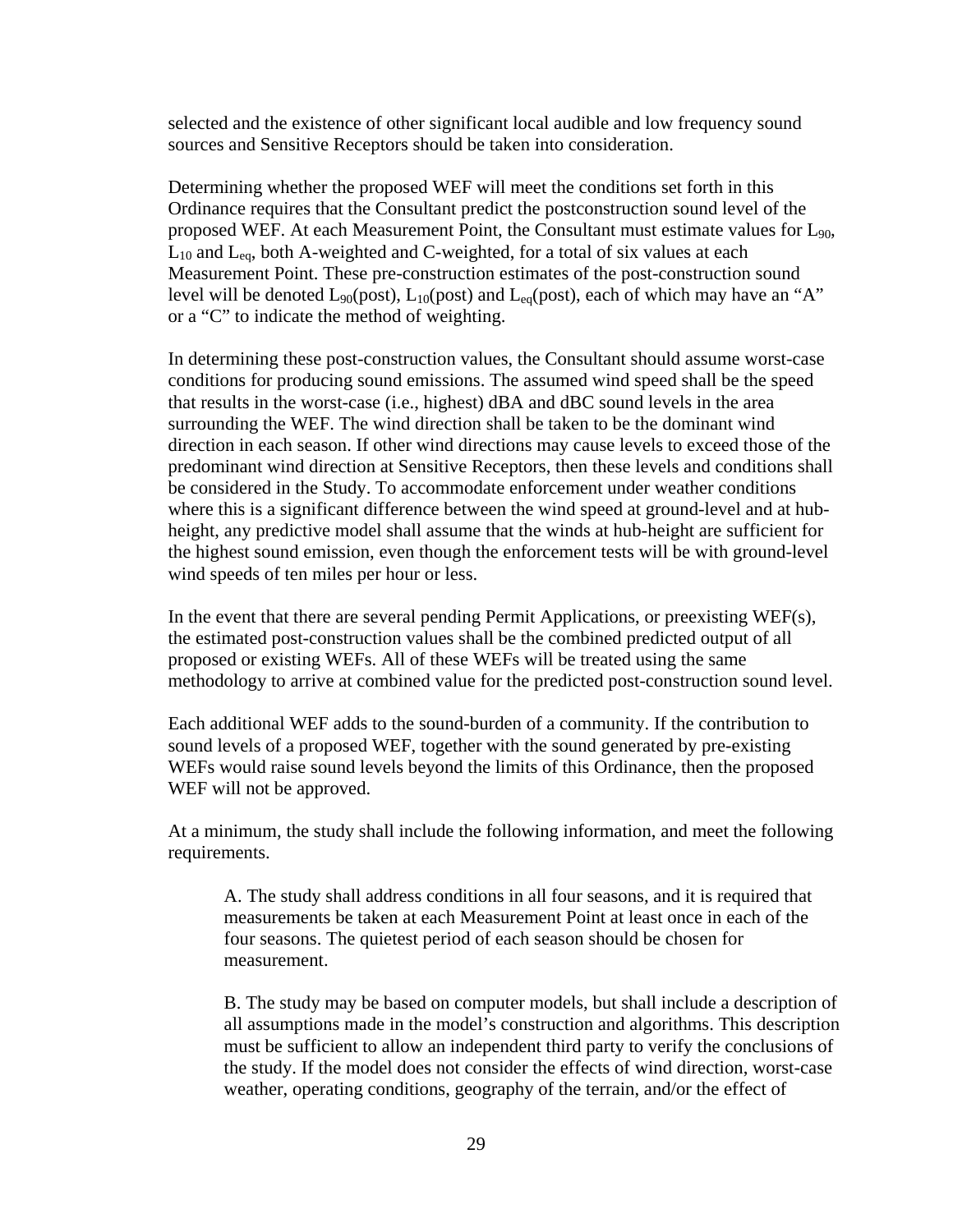reinforcement from coherent sounds or tones from the turbines, then these shortcomings must be identified and other means used to adjust the model's output to account for these factors.

C. The minimum and maximum distance between any Measurement Points.

D. The distance between each Measurement Point and any significant local sound sources.

E. The predicted sound pressure levels for each of the 1/1 octave bands as unweighted dB in tabular form from 6.3 Hz to 10,000 Hz. This should be given for a set of locations throughout the study area deemed by the Consultant and Planning Board to be representative.

F. Eight iso-contour maps shall be included, two for each season, showing the level of pre-construction background sound, as given by  $L_{90}A$ (pre) and  $L_{90}C$ (pre). These maps shall extend to a minimum of 1.5 miles beyond the perimeter of the project boundary, and may be extended to a distance of more than 1.5 miles at the discretion of the Planning Board. The scale shall be such as to allow individual Measurement Points and Sensitive Receptors to be distinguished.

G. Eight iso-contour maps shall be included, two for each season, showing the level of post-construction sound, as given by  $L_{eq}A(post)$  and  $L_{eq}C(post)$ . These maps shall cover the same area and use the same scale as those in (F).

H. Eight iso-contour maps shall be included, two for each season. Four of these maps shall show the value of  $L_{eq}A(post)$  minus  $L_{90}A(pre)$ , one map for each season; and four maps shall show  $L_{eq}C(post)$  minus  $L_{90}A(pre)$ , one map for each season. These maps shall cover the same area and use the same scale as those in (F).

I. All maps shall use of contour interval of no more than 5 dB, and shall extend out, at a minimum, to distance sufficient to show the 30 dBA or 40 dBC boundary, whichever is greater.

J. Maps shall show the location of a Measurement Points, sources of any significant local non-WEF sound or vibration, and the location of all Sensitive Receptors, including, but not limited to, schools, daycare centers, hospitals, residences, places of worship, and elderly care facilities.

K. A map shall be included that shows the layout of the project area, including topography, the project boundary lines and property lines.

L. Any additional information that the Consultant and Planning Board reasonably believe will aid in making a more informed decision as to whether the proposed WEF will meet the requirements of this Ordinance.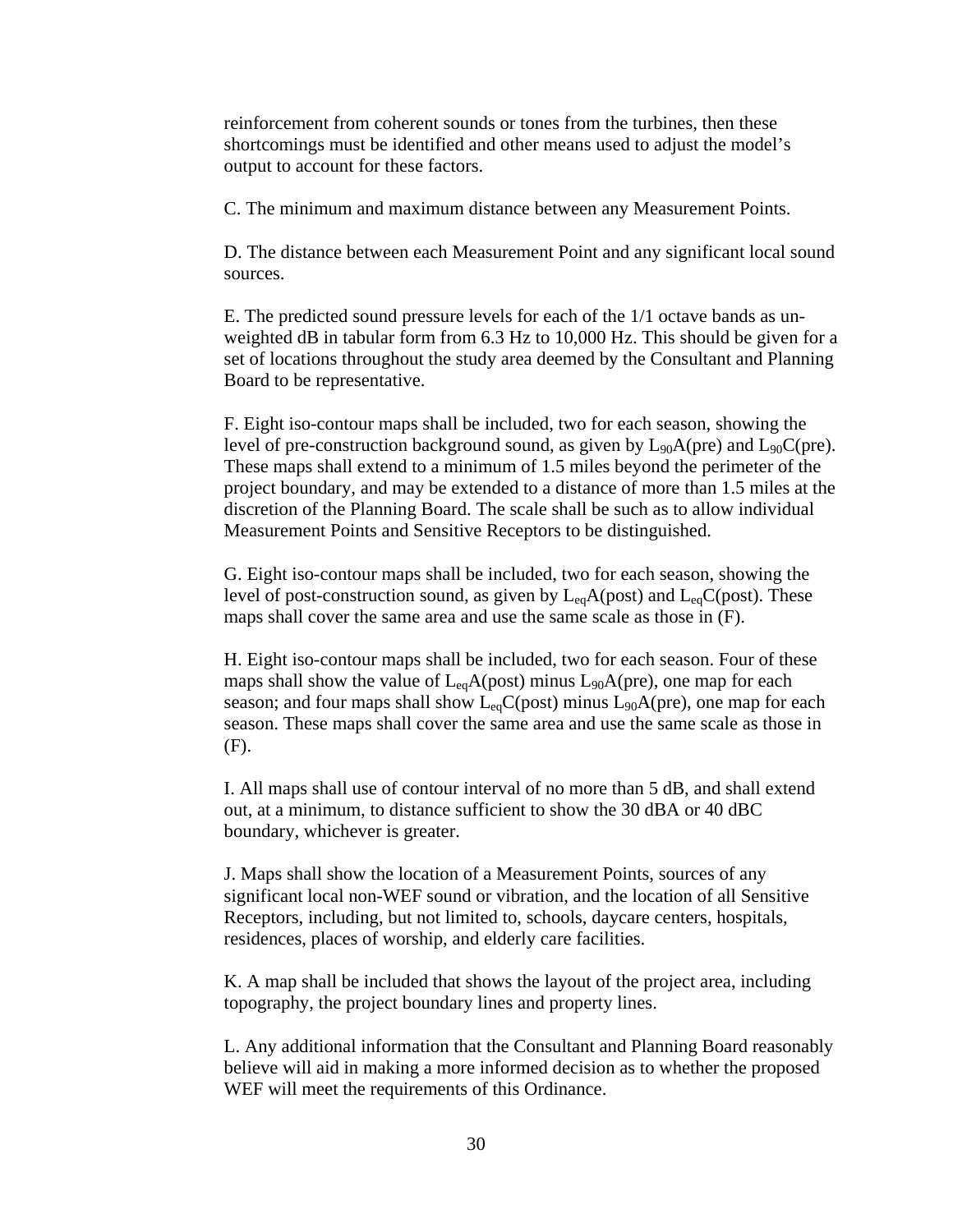## (d) Post-construction Sound Measurement and Study

Post-construction sound studies require two sets of measurements. One set of measurements shall be gathered using the same methodology as outlined in Part (c), above. These measurements may be referred to as the "WEF-Off Measurements." The second set of measurements shall be gathered as set forth in this Part (d), and may be referred to as the "WEF-On Measurements". The WEF-On Measurement Points shall be the same as those used as WEF-On Measurement Points. All testing is to be performed by a Qualified Independent Acoustical Consultant chosen by the Planning Board.

At the discretion of the Planning Board, the pre-construction sound measurements, taken in Part (c), can be substituted for the WEF-Off Measurements if a random sampling of 10% of the preconstruction study sites shows that  $L_{90}A$  and  $L_{90}C$  levels have not changed by more than  $\pm 5$  dB when measured under the same meteorological conditions.

If there have been any complaints about WEF sound or low frequency sound by any resident of an occupied dwelling, then a location or locations on that property will be included in the WEF-Off and WEF-On Measurement Points.

This location(s) will be selected jointly by the complainant and Consultant. In addition, the Consultant and Planning Board may include additional Measurement Points where they reasonably believe that doing so will improve the accuracy of the study.

The WEF-On Measurements shall be taken under the conditions listed below, and the quantities measured shall be as specified in Part  $c(3)$ , above.

(1) The duration of each measurement shall be ten continuous minutes for each quantity listed in Part c(3)A, above, at each location. The duration must include at least six minutes that are not affected by transient sounds from near-by, non-natural, non-WEF sources. Multiple ten minute samples over longer periods may be used to improve the reliability.

(2) Measurements must be taken at 1.2 to 1.5 meters above the ground and at least 15 feet from any reflective surface, following ANSI S12.9 Part 3 protocol together with any other requirements found in this Ordinance.

(3) Measurements must be taken with the wind speed at hub-height sufficient for full operating capacity, and at two meters per second (4.5 miles per hour) or less at the microphone location. Conditions should reflect the loudest sound emissions from the WEF. For purposes of enforcement, the wind speed and direction at the WT blade height shall be selected to reproduce the conditions leading to the enforcement action. A windscreen of the type recommended by the monitoring instrument manufacturer must be used for all data collection.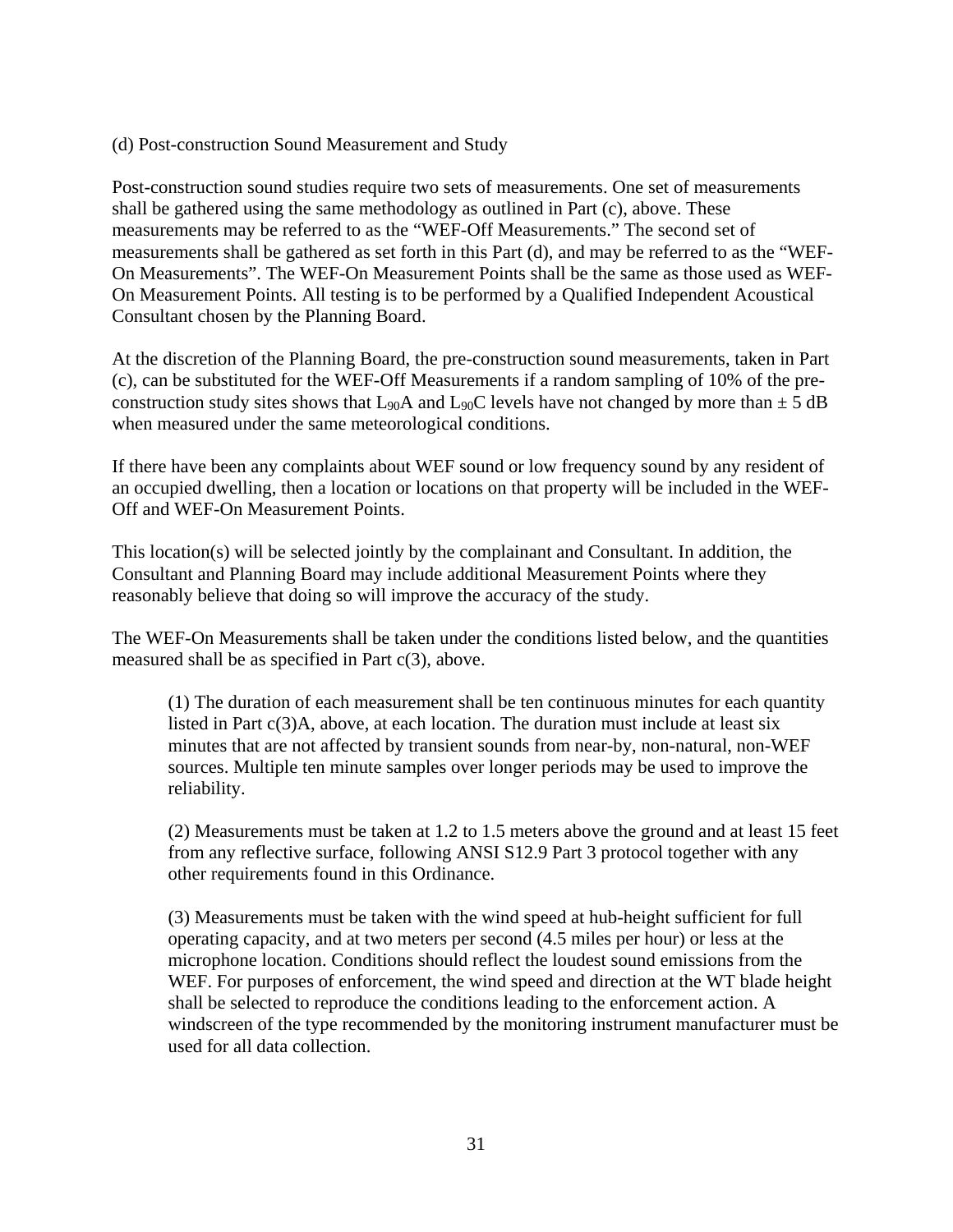The Consultant shall provide a study including the same information and meeting the same requirements as the pre-construction sound study described in Part c(5), except that the values for  $L_{90}(post)$ ,  $L_{10}(post)$  and  $L_{eq}(post)$  (both A-weighted and C-weighted) shall be taken to be the measured WEF-On values.

For the purposes of enforcement, the post-construction values of  $L_{90}A(post)$ ,  $L_{90}C(post)$ ,  $L_{10}A(post)$ ,  $L_{10}C(post)$ ,  $L_{eq}A(post)$  and  $L_{eq}C(post)$  are defined to be equal to the measured WEF-On value of each quantity.

# **REFERENCES**

# **ANSI/ASA S12.9-1993/Part 3 (R2008) - American National Standard Quantities and Procedures for Description and Measurement of Environmental Sound, Part 3: Short-Term Measurements with an Observer Present.**

This standard is the second in a series of parts concerning description and measurement of outdoor environmental sound. The standard describes recommended procedures for measurement of short-term, time-average environmental sound outdoors at one or more locations in a community for environmental assessment or planning for compatible land uses and for other purposes such as demonstrating compliance with a regulation. These measurements are distinguished by the requirement to have an observer present. Sound may be produced by one or more separate, distributed sources of sound such as a highway, factory, or airport. Methods are given to correct the measured levels for the influence of background sound. For the purposes of this Ordinance the options that are provided in ANSI S12.9-Part 3 (2008) shall be applied with the additional following requirements:

**Wind Turbine Siting Acoustical Measurements** ANSI S12.9 Part 3 Selection of options and other requirements

- 4.2 background sound: Use definition (1) 'long-term
- 4.3 long-term background sound: The L90 excludes short term background sounds
- 4.4 basic measurement period: Ten  $(10)$  minutes  $L_{90}$   $(10 \text{ min})$
- 4.5 Sound Measuring Instrument: Type 1 integrating meeting ANSI S1.43
- 6.5 Windscreen: Required
- 7.1 Long-term background sound

7.2 Data collection Methods: Second method Observed samples to avoid contamination by short term sounds (purpose: to avoid loss of statistical data)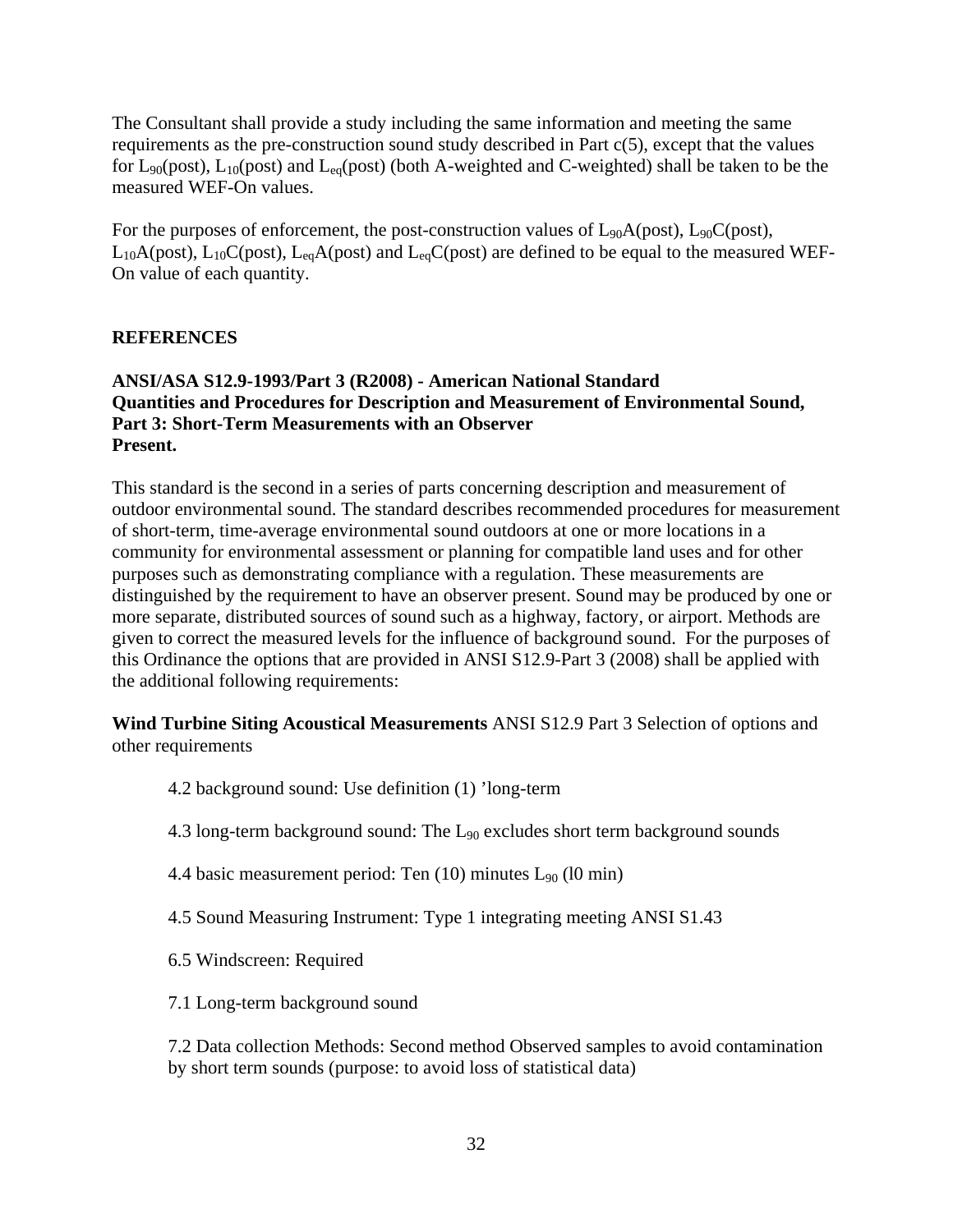8 Source(s) Data Collection: All requirements in ANSI S12.18 Method #2 precision to the extent possible while still permitting testing of the conditions that lead to complaints.

8.3(a) All meteorological observations required at both (not either) microphone and nearest 10m weather reporting station.

8.3(b) For a 10 minute sound measurement to be valid the wind velocity shall not exceed 2m/s (4.5 mph) measured less than 5m from the microphone. Compliance sound measurements shall not be taken when winds exceed 2m/s.

8.3(c) In addition to the required acoustic calibration checks the sound measuring instrument internal noise floor must also be checked at the end of each series of ten minute measurements and no less frequently than once per day. Insert the microphone into the acoustic calibrator with the calibrator signal off. Record the observed dBA and dBC reading from the sound level meter or other recording instrument to determine an approximation of the instrument self noise. This calibrator covered microphone must demonstrate that the results of this test are at least 5 dB below the immediately previous ten minute acoustic test results for the acoustic data to be valid. This test is necessary to detect undesired increase in the microphone and sound level meter internal self noise. As a precaution sound measuring instrumentation should be removed from any air conditioned space at least an hour before use. Nighttime measurements are often performed very near the dew point. Minor moisture condensation inside a microphone or sound level meter can increase the instrument self noise and void the data.

8.4 to the end: The remaining sections of ANSI S 12.9 Part 3 Standard do not apply.

# **ANSI S12.18-1994 (R2004) American National Standard Procedures for Outdoor Measurement of Sound Pressure Level**

This American National Standard describes procedures for the measurement of sound pressure levels in the outdoor environment, considering the effects of the ground, the effects of refraction due to wind and temperature gradients, and the effects due to turbulence. This standard is focused on measurement of sound pressure levels produced by specific sources outdoors. The measured sound pressure levels can be used to calculate sound pressure levels at other distances from the source or to extrapolate to other environmental conditions or to assess compliance with regulation. This standard describes two methods to measure sound pressure levels outdoors. METHOD No. 1: general method; outlines conditions for routine measurements. METHOD No. 2: precision method; describes strict conditions for more accurate measurements. This standard assumes the measurement of A-weighted sound pressure level or time-averaged sound pressure level or octave, 1/3-octave or narrow-band sound pressure level, but does not preclude determination of other sound descriptors.

# **ANSI Sl.43-1997(R2007) American National Standard Specifications for Integrating Averaging Sound Level Meters**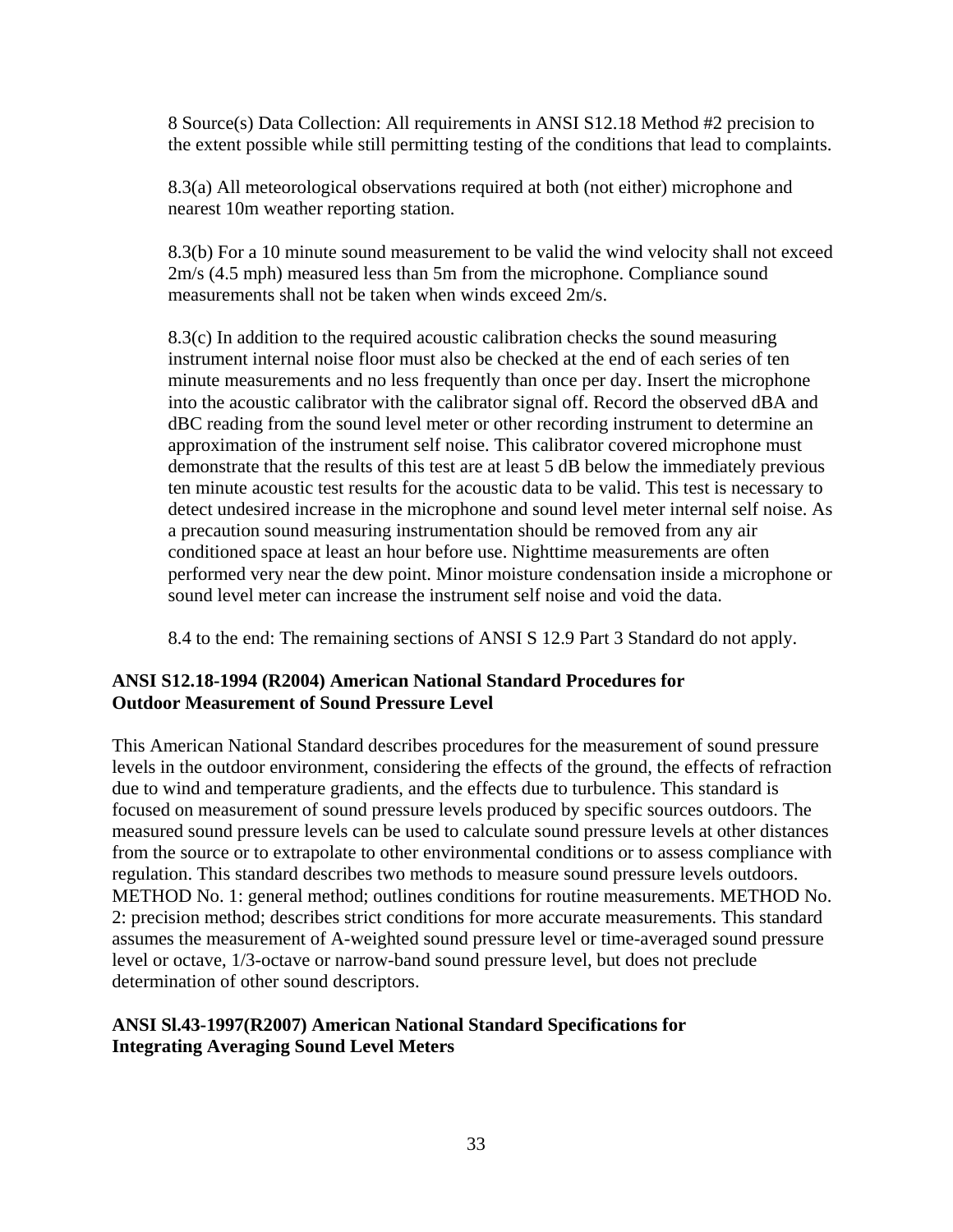This Standard describes instruments for the measurement of frequency-weighted and timeaverage sound pressure levels. Optionally, sound exposure levels may be measured. This standard is consistent with the relevant requirements of ANSI Sl.4-1983(R 1997) American National Standard Specification for Sound Level Meters, but specifies additional characteristics that are necessary to measure the timeaverage sound pressure level of steady, intermittent, fluctuating, and impulsive sounds.

# **ANSI S1.11-2004 American National Standard 'Specification for Octave-Band and Fractional-Octave-Band Analog and Digital Filters'**

This standard provides performance requirements for analog, sampled-data, and digital implementations of bandpass filters that comprise a filter set or spectrum analyzer for acoustical measurements. It super-cedes ANSI S1.11-1986 (R1998) American National Standard Specification for Octave-Band and Fractional-Octave-Band Analog and Digital Filters, and is a counterpart to International Standard IEC 61260:1995 Electroacoustics - Octave-Band and Fractional-Octave-Band Filters. Significant changes from ANSI S1.11-1986 have been adopted in order to conform to most of the specifications of IEC 61260:1995. This standard differs from IEC 61260:1995 in three ways: (1) the test methods of IEC 61260 clauses 5 is moved to an informative annex, (2) the term 'band number', not present in IEC 61260, is used as in ANSI S1.11-1986, (3) references to American National Standards are incorporated, and (4) minor editorial and style differences are incorporated.

# **ANSI S1.400-2006 American National Standard Specifications and Verification Procedures for Sound Calibrators**

# **IEC 60908 Audio Recording – Compact disk digital audio system**

Applies to a pre-recorded optical reflective digital audio disc system. Defines those parameters of compact discs that affect interchangeability between discs and players. Is also intended as a reference for manufacturers wishing to produce discs and/or players that conform to the system described.

# **IEC 61400-11**

Second edition 2002-12, Amendment 1 2006-05

# **IEC 61400-11**

Second edition 2002-12, Amendment 1 2006-0

## **Wind turbine generator systems -Part 11: Acoustic noise measurement techniques**

The purpose of this part of IEC 61400 is to provide a uniform methodology that will ensure consistency and accuracy in the measurement and analysis of acoustical emissions by wind turbine generator systems. The standard has been prepared with the anticipation that it would be applied by: